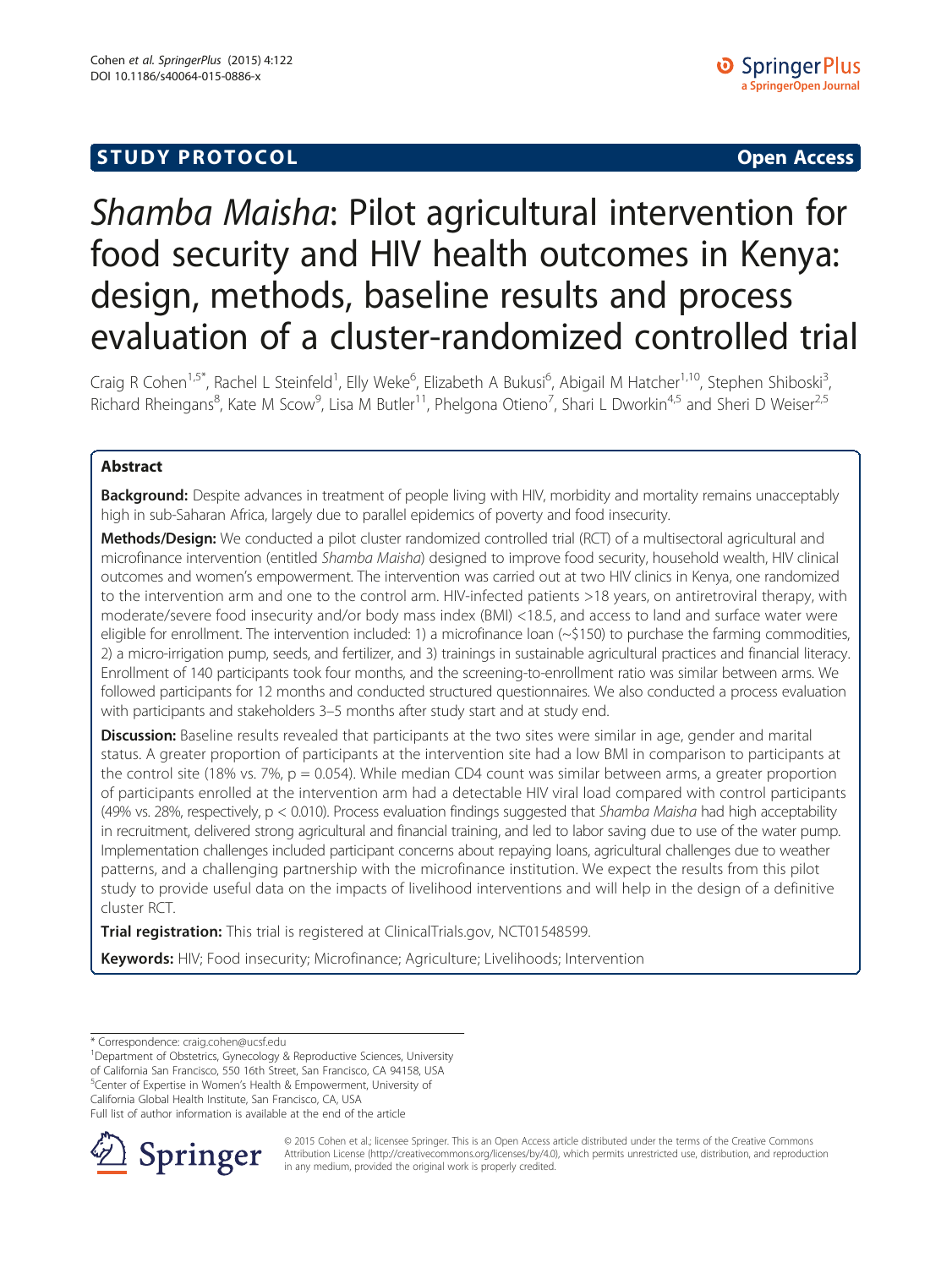# Background

Despite major advances in care and treatment of those living with HIV, morbidity and mortality among people living with HIV/AIDS (PLHIV) remains unacceptably high in sub-Saharan Africa, largely due to parallel epidemics of poverty and food insecurity (Weiser et al. [2011](#page-16-0)). There are an estimated 35.3 million PLHIV worldwide, 70.8% of whom live in sub-Saharan Africa (Global report [2013](#page-14-0)). Food insecurity, defined as "the limited or uncertain availability of nutritionally adequate, safe foods or the inability to acquire personally acceptable foods in socially acceptable ways," (Normen et al. [2005](#page-15-0)) is also highly prevalent in sub-Saharan Africa, where 240 million persons, or one in every four people, are estimated to be food insecure [\(FAO 2010\)](#page-14-0). The prevalence of food insecurity is even higher among PLHIV in sub-Saharan Africa. Studies from Kenya and Uganda have shown that over 50% of PLHIV are moderately or severely food insecure (Mbugua et al. [2008](#page-15-0); Weiser et al. [2010a\)](#page-16-0).

Food insecurity and HIV/AIDS are leading causes of morbidity and mortality in sub-Saharan Africa and are inextricably linked, with each condition heightening vulnerability to, and worsening the severity of the other condition (Weiser et al. [2011](#page-16-0)). Food insecurity enhances HIV acquisition risk through increased risky sex and also increases susceptibility to HIV among those who are exposed (Weiser et al. [2007;](#page-16-0) Campbell et al. [2009](#page-14-0); Webb-Girard et al. [2012](#page-16-0); Weiser et al. [2011\)](#page-16-0). Among PLHIV, food insecurity inhibits antiretroviral therapy (ART) initiation, retention in care, and ART adherence (Weiser et al. [2010b;](#page-16-0) Goudge & Ngoma [2011;](#page-14-0) Nagata et al. [2012](#page-15-0); Weiser et al. [2009a](#page-16-0); Wang et al. [2011](#page-16-0); McMahon et al. [2011;](#page-15-0) Weiser et al. [2009b;](#page-16-0) Weiser et al. [2012\)](#page-16-0). Food insecurity has been associated with a range of adverse clinical effects among PLHIV, including declines in physical health status (Weiser et al. [2009c](#page-16-0); Weiser et al. [2012](#page-16-0)), decreased viral suppression (Weiser et al. [2009a](#page-16-0); Kalichman et al. [2010a](#page-15-0)), worse immunologic status (Weiser et al. [2009c](#page-16-0); Kalichman et al. [2010b\)](#page-15-0), increased incidence of serious illness (Tsai et al. [2011\)](#page-16-0), and increased mortality (Weiser et al. [2009b\)](#page-16-0). In turn, HIV/AIDS worsens food insecurity by eroding economic productivity (Larson et al. [2008](#page-15-0); McIntyre et al. [2006](#page-15-0); Russell [2004\)](#page-15-0), reducing social support due to HIV stigma (Tsai et al. [2011](#page-16-0)), and increasing medical expenses (McIntyre et al. [2006](#page-15-0)).

Although there has been a substantial increase in the allocation of international resources towards HIV care and treatment programs in Africa, food insecurity can significantly compromise the effectiveness of these programs due to its effects on morbidity and mortality as described above (Mamlin et al. [2009\)](#page-15-0). As a result, the World Health Organization, UNAIDS and the World

Food Programme have recommended integrating sustainable food production strategies into HIV/AIDS programming ([Food and Nutrition Technical Assistance.](#page-14-0) [HIV/AIDS: A Guide For Nutritional Care and Support](#page-14-0); Nutrition and HIV/AIDS [2001;](#page-15-0) Blumberg & Dickey [2003](#page-13-0); World Food Program [2003\)](#page-16-0). Specifically, UNAIDS calls for international partners to "fund multisectoral HIV programming that incorporates effective food and nutrition interventions, in line with scale-up towards universal access to prevention, treatment, care and support" (UNAIDS Policy Brief [2008\)](#page-16-0). Yet, little research exists to document the beneficial effect of food security or sustainable agricultural interventions on antiretroviral (ARV) adherence, HIV clinical outcomes, women's empowerment and HIV transmission risk behaviors among PLHIV in Africa or elsewhere.

To date, no randomized controlled trials have been conducted in resource-limited settings to examine the impacts of either food supplementation or sustainable food production strategies on HIV morbidity and mortality (Mahlungulu et al. [2007](#page-15-0)). Several small studies in developing countries have demonstrated the potential for programs that address food security to affect health outcomes among PLHIV (Mamlin et al. [2009](#page-15-0); Cantrell et al. [2008;](#page-14-0) [Agricultural initiatives for health in Haiti](#page-13-0); Ochai [2008;](#page-15-0) Njenga et al. [2009](#page-15-0); Byron et al. [2008](#page-14-0)). Yet, existing intervention approaches to impacting food security have focused primarily on direct macronutrient supplementation, which may be somewhat limited in its scalability and sustainability (Sztam et al. [2010](#page-16-0)). Livelihood interventions, which address upstream causes of food insecurity, may have a better chance of improving health outcomes, and may be more sustainable. Similarly, while microcredit programs can improve health and prevent disease acquisition by targeting poverty and gender inequality (Ashburn et al. [2008](#page-13-0); Kim et al. [2008](#page-15-0); Schuler & Hashemi [1994\)](#page-15-0), they have been criticized in terms of their effectiveness as a stand-alone strategy. As a result, experts have recommended integrating microfinance and other livelihood approaches to maximize HIV prevention and treatment efforts and reduce poverty (Dworkin & Blankenship [2009;](#page-14-0) Weinhardt et al. [2009\)](#page-16-0). Income generating activities are well suited to improving food security (Diagne [1998;](#page-14-0) Doocy et al. [2005\)](#page-14-0), and to retaining patients in HIV care (Mamlin et al. [2009](#page-15-0); Gomez et al. [2004\)](#page-14-0).

Following our previously published theoretical model (Weiser et al. [2011\)](#page-16-0), we set out to test the impact of a multisectoral agricultural intervention on HIV health outcomes and transmission risk behaviors in rural Kenya. In a previous small feasibility study conducted by our group, we showed that using a human powered irrigation hip pump combined with a microfinance loan led to increases in crop yields, household income, CD4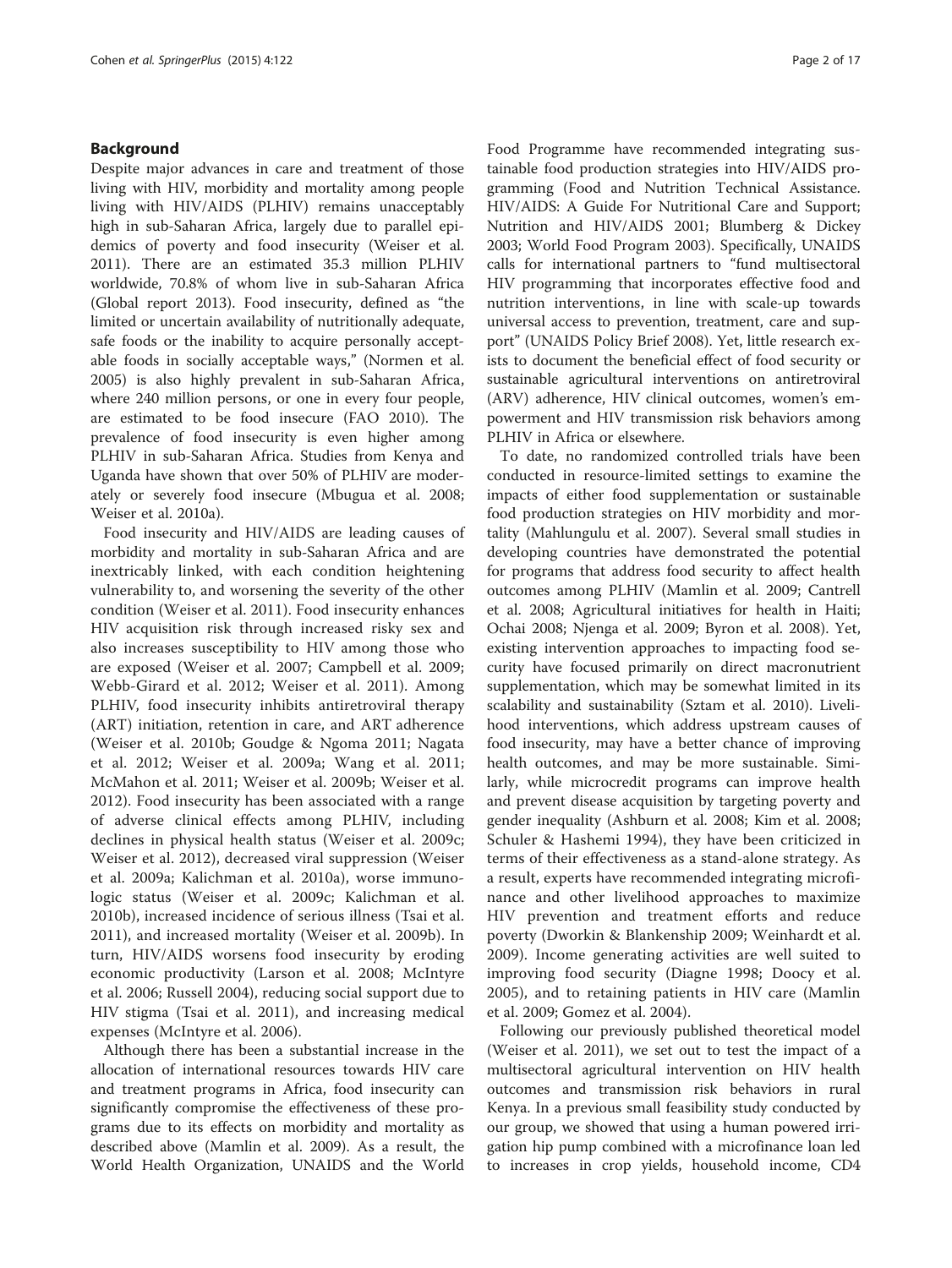counts and BMI (Pandit et al. [2010\)](#page-15-0). In the current study, we developed and tested a modified version of this combination agricultural and microfinance intervention called Shamba Maisha, Kiswhahili for "farm life," in a small community randomized control trial. In this study, we aimed to explore the acceptability and feasibility of the intervention and control conditions that will be used in a subsequent, larger cluster randomized controlled trial, and examined preliminary impacts on outcomes of interest. Two similar district hospitals in southern Nyanza Province were randomized: one to the intervention and the other to the control group. We hypothesized that this multisectoral intervention will improve food insecurity, household wealth and HIV health outcomes. We developed and tested a theoretical framework for the pathways through which this multisectoral agricultural intervention may improve health. In this paper, we described our conceptual framework, study methods, baseline findings, as well as process evaluation findings of successes and challenges with implementation.

# Methods

# Setting

The study took place in Rongo and Migori districts in Nyanza Province, Kenya. As of 2008, the HIV prevalence in Nyanza Province, Kenya, was estimated to be 15.3%, more than twice the national average (Kenya National Bureau of Statistics and ICF Macro [2010](#page-15-0)). Nearly all HIV-affected households in a recent Kenyan survey were considered to be moderately or severely food insecure (Mbugua et al. [2008\)](#page-15-0). The province also has a significant shortage of accessible water making communities vulnerable to the impacts of drought, and a heavy dependence on an unstable agricultural sector. Farming and fishing are the primary means of income generation in Nyanza Province. Lack of irrigation and unpredictable rainfall leading to an inconsistent water supply remains a central barrier to successful farming for many in the region (Government of Kenya [2008](#page-14-0)).

# Description of intervention

The Shamba Maisha intervention consisted of three components: 1) a microfinance loan  $(\sim $150)$  to purchase the farming commodities, 2) a micro-irrigation pump, seeds, fertilizer and pesticides, and 3) trainings in sustainable agricultural practices and financial literacy. KickStart, an international non-governmental organization (NGO), along with technical support of agricultural experts from the University of California Davis, led the agricultural component of the intervention. Adok Timo, a microfinance institution in Nyanza Province, implemented the economic aspects of the intervention with support from the UCSF and KEMRI research team. The intervention components are described below.

#### Loan program

The microfinance loans were managed by Adok Timo, which has branches in Nyanza Province. The intervention group received training on financial management and marketing skills prior to receiving the loan. All trainings took place on participant's farms or a nearby location. Participants were required to save 500 Kenyan shillings (~\$6.00 USD) prior to receiving the loan. Each participant received vouchers to purchase the following items: the Hip Pump, 50 feet of hosing, fertilizer, and government certified seeds. These materials were purchased at a local farm store ("agrovet"). Loan repayment could begin at any time, but farmers were expected to make a minimum payment after the first harvest, usually 4–6 months after planting. Farmers were expected to repay in full by the end of two harvest seasons (approximately one year); however, if regular payments have been made, this deadline was extended based on the guidelines set out by the microfinance institution. Participants were not asked to forfeit personal belongings to cover loan payments. Control participants were eligible for the microcredit loan and the *Kickstart* Hip Pump at the end of the 1-year follow-up period.

KickStart water pump and agricultural training: Irrigation technologies have been shown to improve agricultural output. ([About KickStart](#page-13-0)) Recognizing the need for improved agricultural tools for poor farmers in Kenya, Kickstart developed a low-cost irrigation pump. These pumps enable farmers to irrigate their crops year-round avoiding dependence on seasonal rainfall thus capitalizing on higher crop prices in the marketplace. In prior evaluations in Kisumu Kenya, farmers using this hip pump have been able to enjoy up to a ten-fold increase in income (Brandsma [2003;](#page-14-0) Kihia & Kamau [1999;](#page-15-0) Stevens [2002](#page-16-0); World Bank [2010](#page-16-0)).

Prior to receiving the microfinance loan, participants in the intervention group received eight training modules. The training modules were delivered to groups of farmers on participant's farms or at a nearby location by agricultural trainers from Kickstart, the loan officer from Adok Timo, and the study coordinator. The agricultural portion of the training included a didactic session and practical demonstrations on sustainable farming techniques, seed selection, soil and water conservation, fertilization and crop rotation, integrated pest and disease management (IPM), pre & post-harvest handling and marketing, the use of the MoneyMaker Hip Pump, and identifying improved market access for selling horticultural products. The field-based practical trainings were based on a training needs assessment and the crops selected by the participants. These trainings focused on plant spacing, seed selection, seed rate, crop combination, and a cost-benefit analysis for each crop selected and IPM. Participants were particularly interested in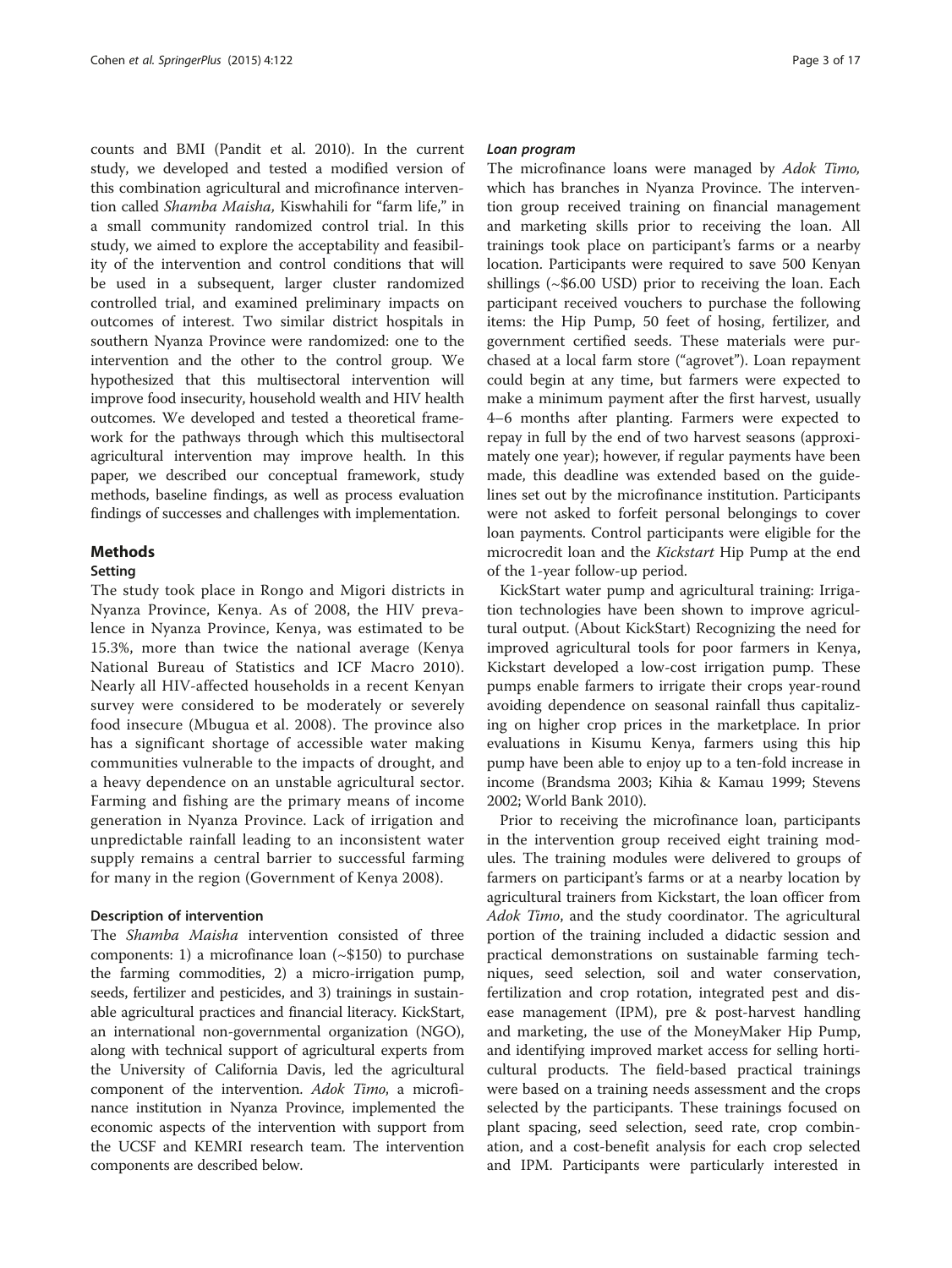locally available materials for IPM like wood ash, Mexican marigold and livestock urine in controlling pests on crops to enable them to reduce cost and maximize profits. Participants also conducted a market survey as part of the pre & post-harvest handling and marketing which revealed a large demand in the local markets for green vegetables and watermelon. The intervention participants also had an in-depth training on financial record keeping, the importance on savings and loans, and the basics of group dynamics.

# Intervention model

The primary aim of the pilot study was to test if a multisectoral agricultural intervention improves food security and HIV health outcomes. We hypothesized that the proposed multisectoral agricultural intervention will improve food security, prevent treatment failure, reduce co-morbidities, and decrease secondary HIV transmission risk among PLHIV.

We developed an evidenced-based causal framework (Figure 1) to understand the pathways by which food insecurity negatively impacts health outcomes. Food insecurity negatively impacts health outcomes through nutritional, behavioral, and mental health pathways, which emerge directly from the definition of food insecurity (Weiser et al. [2011](#page-16-0)). In terms of nutritional pathways, food insecurity has been associated with macronutrient and micronutrient malnutrition (Rose & Oliveira [1997](#page-15-0); Lee & Frongillo [2001](#page-15-0)), and weight loss, low body mass index (BMI), and low albumin have been shown to hasten progression to AIDS and death (Stringer et al. [2006;](#page-16-0) Zachariah et al. [2006;](#page-16-0) Johannessen et al. [2008](#page-15-0)). HIV also increases metabolic requirements (Babameto & Kotler [1997](#page-13-0); Macallan et al. [1995](#page-15-0)) and is associated with diarrhea and malabsorption of fat and carbohydrates

(Babameto & Kotler [1997](#page-13-0); Kotler et al. [1990;](#page-15-0) Stack et al. [1996](#page-15-0); Fields-Gardner & Fergusson [2004](#page-14-0)). Lack of food may also impede optimal absorption of certain ARVs (Gustavson et al. [2000](#page-14-0); Bardsley-Elliot & Plosker [2000](#page-13-0); [Food and Agriculture Organization 2010](#page-14-0)), which may contribute to treatment failure. In terms of behavioral pathways: Food insecurity is an important cause of ART non-adherence and treatment interruptions, (Weiser et al. [2010b;](#page-16-0) Weiser et al. [2009a;](#page-16-0) Kalichman et al. [2010a;](#page-15-0) Weiser et al. [2009d\)](#page-16-0); Tuller et al. [2010](#page-16-0)) which are both wellknown determinants of HIV treatment outcomes (Parienti et al. [2004](#page-15-0); Parienti et al. [2008](#page-15-0); Oyugi et al. [2007\)](#page-15-0). In addition to ART non-adherence and treatment interruptions, as a result of competing demands between food and other resources, food insecure individuals often miss scheduled clinic visits, and may be less likely to initiate ART (Weiser et al. [2010b](#page-16-0); Tuller et al. [2010;](#page-16-0) Weiser et al. [2012](#page-16-0)). In terms of mental health pathways, food insecurity has been associated with depression and poor mental health status in sub-Saharan Africa and elsewhere, (Weiser et al. [2009c](#page-16-0); Tsai et al. [2011;](#page-16-0) Anema et al. [2011](#page-13-0)) which in turn have been shown to independently contribute to lower ART adherence and worse HIV clinical outcomes (Ickovics et al. [2001;](#page-14-0) Tucker et al. [2003](#page-16-0); Evans et al. [2002](#page-14-0); Weiser et al. [2004\)](#page-16-0). Food insecurity and poverty also contribute to lower levels of empowerment, including women's empowerment, which can negatively impact health outcomes for HIV. For example, in Uganda, among HIV-infected women low sexual relationship power is associated with malnutrition (Siedner et al. [2012](#page-15-0)), depression (Hatcher et al. [2012\)](#page-14-0), and worse virologic outcomes (Weiser et al. [2010a](#page-16-0), [b](#page-16-0)).

Drawing upon this framework, we developed the intervention framework to describe the pathway by which we believe the multisectoral agrigultural intervention impacts

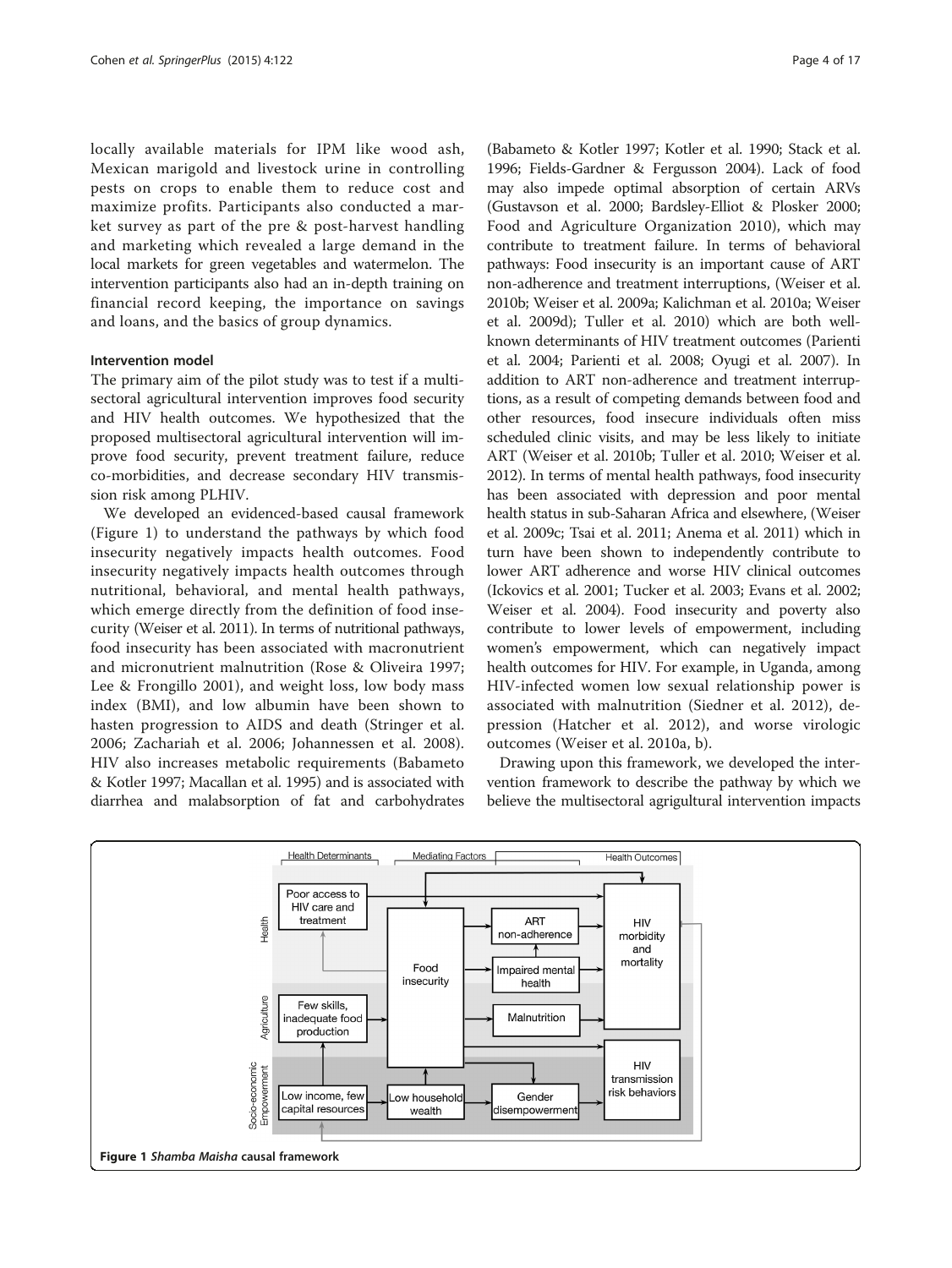<span id="page-4-0"></span>on mediating factors and eventually improves health outcomes among HIV-infected adults (Figure 2). Specifically, we hypothesized that: 1) The three intervention components together would directly lead to improvements in food security and household wealth (most proximal mediators); 2) Changes in food security and household wealth would, in turn, contribute to less macronutrient and micronutrient malnutrition (nutritional pathway), less anxiety, stress and depression (mental health pathway), improved ART adherence and retention in care (behavioral pathway) and improved gender empowerment; and 3) Through these pathways, the intervention would ultimately contribute to decreased HIV morbidity and mortality and fewer HIV transmission risk behaviors.

# Randomization

We used a two-step process to select two sites from among 68 government health facilities in Rongo, Migori and Nyatike districts supported by Family AIDS Care & Education Services (FACES), a collaboration between the University of California, San Francisco (UCSF), and the Kenyan Medical Research Institute (KEMRI) (Lewis Kulzer et al. [2012](#page-15-0)). First, we limited to 20 sites where there were an adequate number of PLHIV on ART at the time of the study, and where farming was a primary means of livelihood in the communities. Next, we selected two government health facilities for the pilot randomized controlled trial (RCT) according to the following criteria: a) having adequate numbers of PLHIV on ART with non-overlapping catchment areas; b) having catchment areas that were relatively similar to one another according to rainfall patterns, health, topography and socioeconomic status; and c) meeting practical requirements for the intervention, including acceptable characteristics in topography to enable use of

the water pump, having water access year round, and having favorable soil composition to potentiate the intervention. One site was randomly selected as the intervention site and the other the control site by the study's biostatistician who used a computer random number generator and was not involved in fieldwork. Clinics, healthcare providers, patients, and researchers involved in implementing the study were not blinded to the allocation.

# Ethics statement

The study was approved by the Committee on Human Research at UCSF and the Ethical Review Committee at KEMRI. All participants in the study gave written informed consent prior to enrollment in the study, and had the cost of their transportation reimbursed up to 800 Ksh per clinic-based interviews (~\$9.4 USD) and 400 Ksh for home-based interviews (~\$4.70). This clinical trial was registered at ClinicalTrials.gov [\(NCT01548599\)](http://www.clinicaltrials.gov/NCT01548599).

# Participants and recruitment

The study population includes HIV-infected patients between the ages of 18–49 years receiving ART, have access to farm land and surface water, and have demonstrated evidence of moderate to severe food insecurity or malnutrition during the year preceding the study. Participants were recruited from Rongo (intervention site) and Migori (control site) District Hospitals in Nyanza Province beginning in April 2012. Research assistants introduced the study to patients waiting to be seen at the HIV clinic at the two health facilities. Individuals who expressed interest were consented and screened for eligibility. Among interested and potentially eligible individuals, home visits were conducted to verify that the participant had access to farming land and surface water. In addition to the eligibility criteria

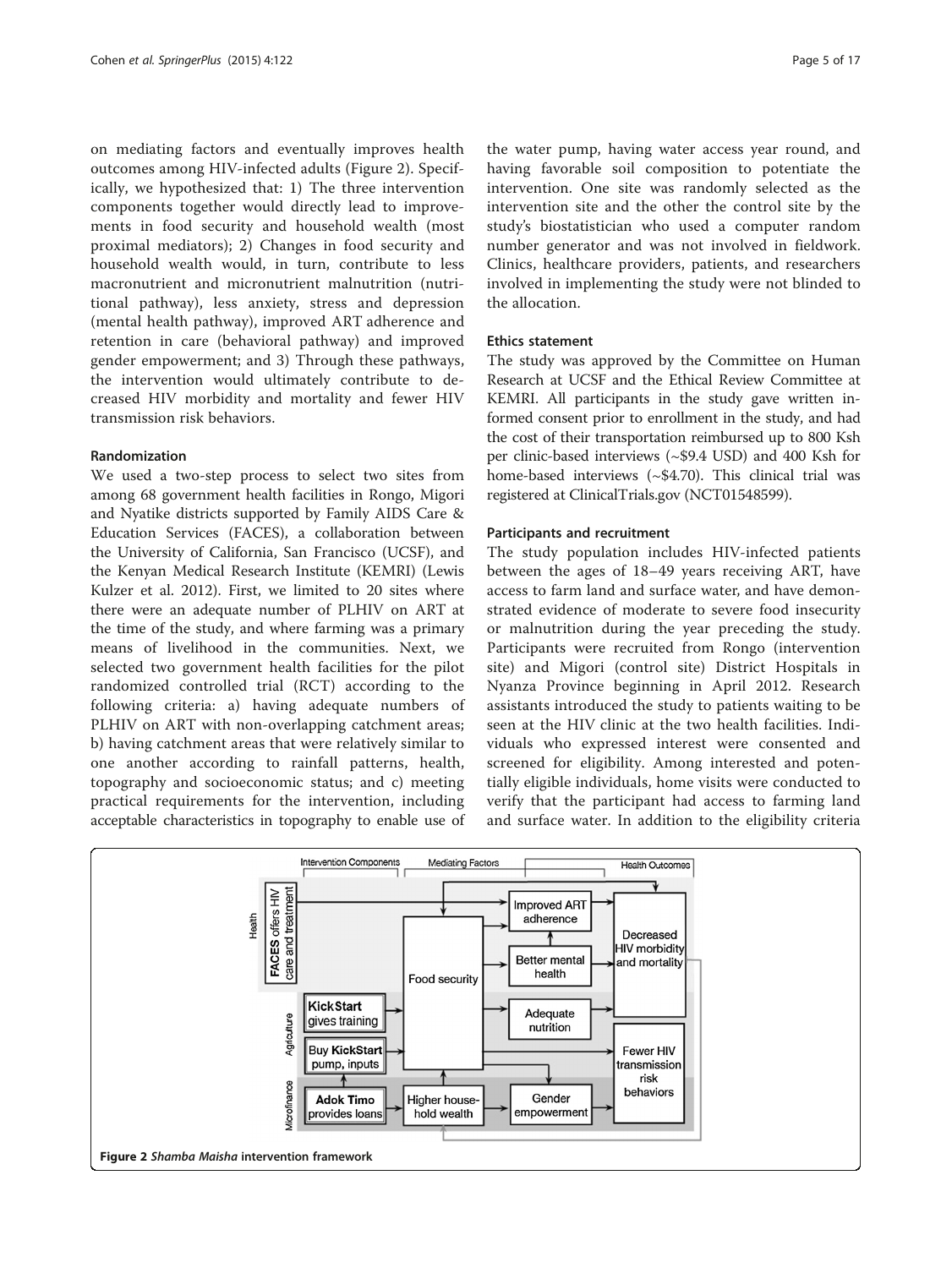<span id="page-5-0"></span>above, the study also aimed to ensure that at least 40% of participants at each site were of each gender. Individuals who met eligibility criteria were enrolled in the study after providing written informed consent. At intervention sites, participants were enrolled in a savings program in anticipation of receiving the asset loan. Control participants also agreed to save the down payment  $(\sim 16)$ required for the loan by the study end. A total of 140 HIV-positive individuals were enrolled in the study during the period of April – July 2011 (See Figure 3); an additional two (1.4%) eligible screened participants declined to participate in the study.

#### Data collection

Participants were followed quarterly for structured interviews and ART adherence assessments by unannounced pill counts at their home. Anthropometry (i.e., mid upper arm circumference measurements [MUAC] and BMI measurements) and phlebotomy for viral load and CD4 determinations were conducted every six months. Viral load testing was performed on venous blood at the Centers for Disease Control-Kenya laboratory on the COBAS TaqMan HIV viral load platform (Roche Molecular Diagnostics, Pleasanton, CA) with a lower limit of detection of <20 copies/mL. Absolute CD4 count testing was performed on whole blood using the BD FACSCount (BD Bioscience, San Jose, CA). In addition, clinical data were abstracted from participant's medical records.

Structured interviews for clinical and sensitive behavioral data were administered at baseline, 6 months and 12 months at the clinic and included the following data (see Table [1\)](#page-6-0): health care access and competing demands, ARV history and adherence, physical and mental health, social support, women's empowerment, stigma, HIV disclosure, alcohol use, and sexual behavior. Additionally, quarterly home visits were conducted to collect unannounced pill counts for ART adherence, food frequency, food security, income, housing, assets and wealth, and specific data related to agricultural output, labor, harvesting, marketing, and irrigation.

# Data collection methods

Structured interviews administered at the health facility and at participants' farms or homes were conducted by trained research assistants who used a handheld computer tablet for data entry (Morotola™ Xoom Android Tablets operating Open Data Kit (ODK) Collect (Hiarlaithe et al. [2014](#page-14-0)). Research assistants conducted structured interviews in the local language (Dholuo) or English and completed paper-based data collection forms for the majority of baseline data collection

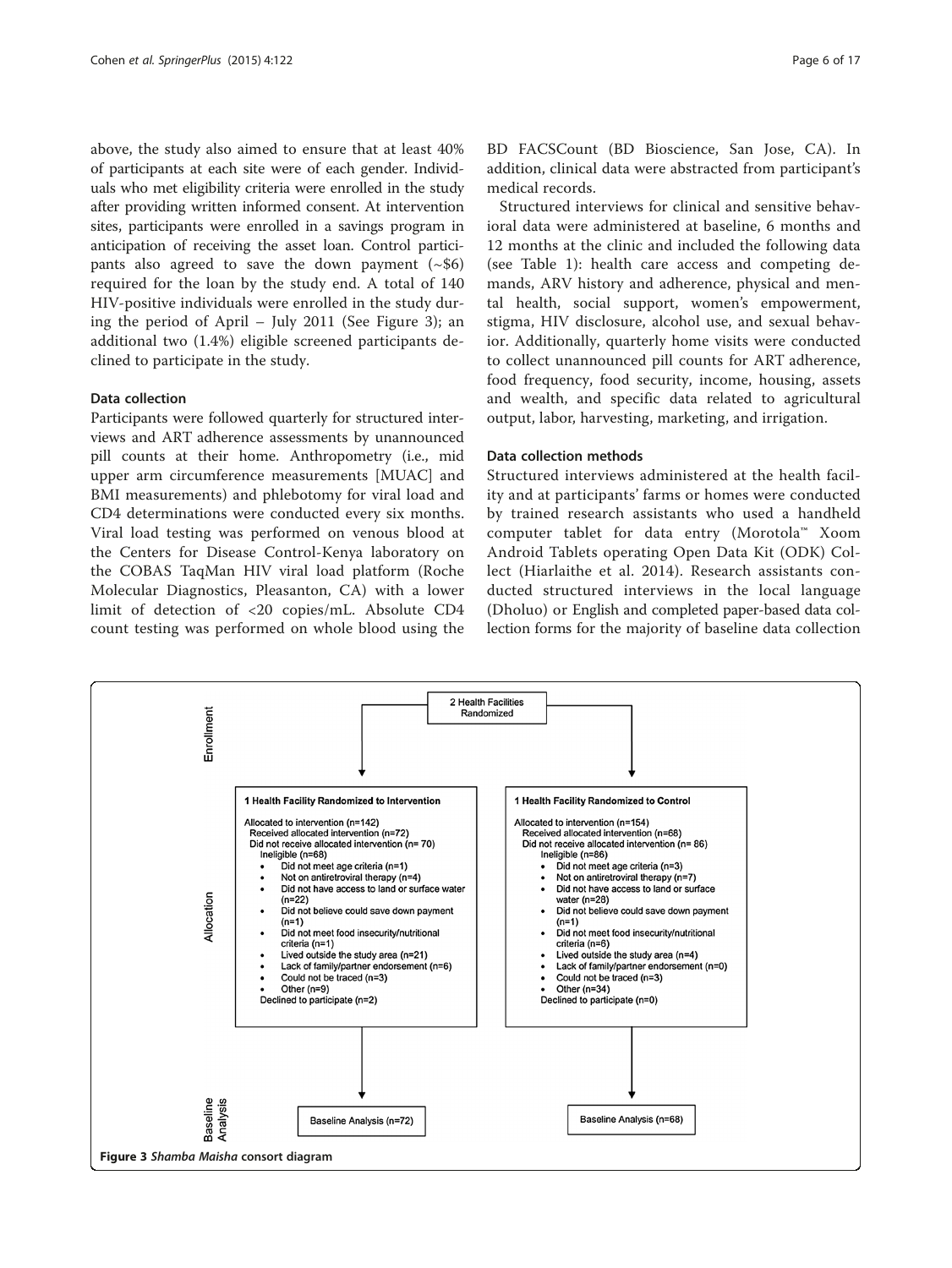# <span id="page-6-0"></span>Table 1 Measurements

| Path                       | Measurement                | <b>Definition</b>                                                                                                                                                                                                                                                                                                                                                                                                                                                                                                                                                                                                                                                                                                                                                                                                                                                                                                                                                                                 | Frequency     |
|----------------------------|----------------------------|---------------------------------------------------------------------------------------------------------------------------------------------------------------------------------------------------------------------------------------------------------------------------------------------------------------------------------------------------------------------------------------------------------------------------------------------------------------------------------------------------------------------------------------------------------------------------------------------------------------------------------------------------------------------------------------------------------------------------------------------------------------------------------------------------------------------------------------------------------------------------------------------------------------------------------------------------------------------------------------------------|---------------|
| <b>Nutritional Pathway</b> | Nutritional status         | Nutritional status was assessed through body mass index (BMI) and mid-upper arm circumference<br>(MUAC), commonly used to assess nutritional status (Physical Status 1995; Collins et al. 2000). The<br>BMI reflects protein and fat reserves (James et al. 1988) and was assessed using an established<br>grading system (Ferro-Luzzi et al. 1992). For MUAC, we used WHO sex-specific cut-offs of 22.0 cm<br>for females and 23.0 cm for males with chronic energy deficiency (Doocy et al. 2005).                                                                                                                                                                                                                                                                                                                                                                                                                                                                                              | Semi-annually |
|                            | Food frequency             | Food frequency, the number of different foods or food groups and the frequency consumed over<br>a given reference period (Hoddinott & Yohannes 2002), as adapted from the World Food Programme<br>Food Consumption Score was collected.                                                                                                                                                                                                                                                                                                                                                                                                                                                                                                                                                                                                                                                                                                                                                           | Quarterly     |
| <b>Behavioral Pathway</b>  | Pill count ART adherence   | Participants received an unannounced visit to inventory medications and count pills (Bangsberg<br>et al. 2001a; Bangsberg et al. 2001b; Bangsberg et al. 2000), a technique closely correlated with<br>electronically monitored adherence, HIV viral load (Bangsberg et al. 2000) and progression to AIDS<br>(Bangsberg et al. 2001c). The count of existing pills was reconciled with the participant's pharmacy<br>refill history to determine the percentage of pills not yet consumed.                                                                                                                                                                                                                                                                                                                                                                                                                                                                                                        | Quarterly     |
|                            | Competing demands          | Questions were modified from Gelberg and Anderson's Behavioral Model for Vulnerable Populations<br>(Gelberg et al. 2000; Gelberg et al. 1997) to assess how often lack of food interferes with ability<br>to procure drugs or visit the clinic.                                                                                                                                                                                                                                                                                                                                                                                                                                                                                                                                                                                                                                                                                                                                                   | Semi-annually |
|                            | Healthcare access          | Utilization of health care services including hospitalizations and clinic visits over the preceding 6<br>months were collected.                                                                                                                                                                                                                                                                                                                                                                                                                                                                                                                                                                                                                                                                                                                                                                                                                                                                   | Semi-annually |
| Mental Health Pathway      | Mental health & depression | Mental health status was measured using the Medical Outcomes Study HIV Health Survey (MOS-HIV),<br>a tool for assessing health-related quality of life (Wu et al. 1991) that has been validated in<br>resource-limited settings (Chatterton et al. 1999; Mast et al. 2004). Depression was screened<br>using the Hopkins Symptom Check-list for depression, a 15-item scale (Derogatis et al. 1974)<br>which has been validated in sub-Saharan Africa (Bolton et al. 2004).                                                                                                                                                                                                                                                                                                                                                                                                                                                                                                                       | Semi-annually |
|                            | HIV-related stigma         | We used the Internalized AIDS-Related Stigma Scale (Kalichman et al. 2009).                                                                                                                                                                                                                                                                                                                                                                                                                                                                                                                                                                                                                                                                                                                                                                                                                                                                                                                       | Semi-annually |
|                            | Disclosure of HIV status   | We asked about disclosure of HIV status to partners, family members, friends, colleagues, and public.<br>These questions were adapted from our previous studies in Uganda, Botswana and Swaziland (Weiser<br>et al. 2007; Wolfe et al. 2008; Tsai et al. 2013).                                                                                                                                                                                                                                                                                                                                                                                                                                                                                                                                                                                                                                                                                                                                   | Semi-annually |
|                            | Alcohol use                | To measure alcohol use, we adapted the Alcohol Use Disorders Identification Test (AUDIT-C) indicators.<br>The AUDIT-C is a 3-item alcohol screen that can help identify persons who are hazardous drinkers or<br>have active alcohol use disorders.                                                                                                                                                                                                                                                                                                                                                                                                                                                                                                                                                                                                                                                                                                                                               | Semi-annually |
| <b>Empowerment</b>         | Gender empowerment         | Empowerment indicators were adapted from a large cluster-randomized trial of an intervention<br>including: greater challenges to established gender roles, communication with relationship partner<br>about sexual matters in the prior 3 months, measures of financial decision-making, measures of<br>attitudes towards gender roles and gender-based violence, and experience of controlling behavior by<br>relationship partner in prior 3 months (Pronyk et al. 2006). In addition, we used the Sexual Relationship<br>Power Scale (SRPS) (Pulerwitz et al. 2000), which conceptualizes sexual relationship power as a<br>multi-dimensional construct consisting of relationship control and decision making dominance.<br>The SRPS has been used successfully in observational research conducted in South Africa (Dunkle<br>et al. 2004; Jewkes et al. 2010) and Uganda.(Weiser et al. 2010a, b) We also collected data on sexual<br>victimization and perpetration in the prior 3 months. | Semi-annually |
| <b>Proximal Mediators</b>  | Food insecurity            | The Household Food Insecurity Access Scale (HFIAS) has been validated in eight countries (Coates<br>et al. 2006a; Swindale & Bilinsky 2006; Frongillo & Nanama 2006; Coates et al. 2006b) and used successfully<br>by our team in rural Uganda. (Weiser et al. 2010a; Tsai et al. 2011; Weiser et al. 2012; Tsai et al. 2012;<br>Weiser et al. 2010a, b; Miller et al. 2011; Tsai et al. 2011)                                                                                                                                                                                                                                                                                                                                                                                                                                                                                                                                                                                                    | Semi-annually |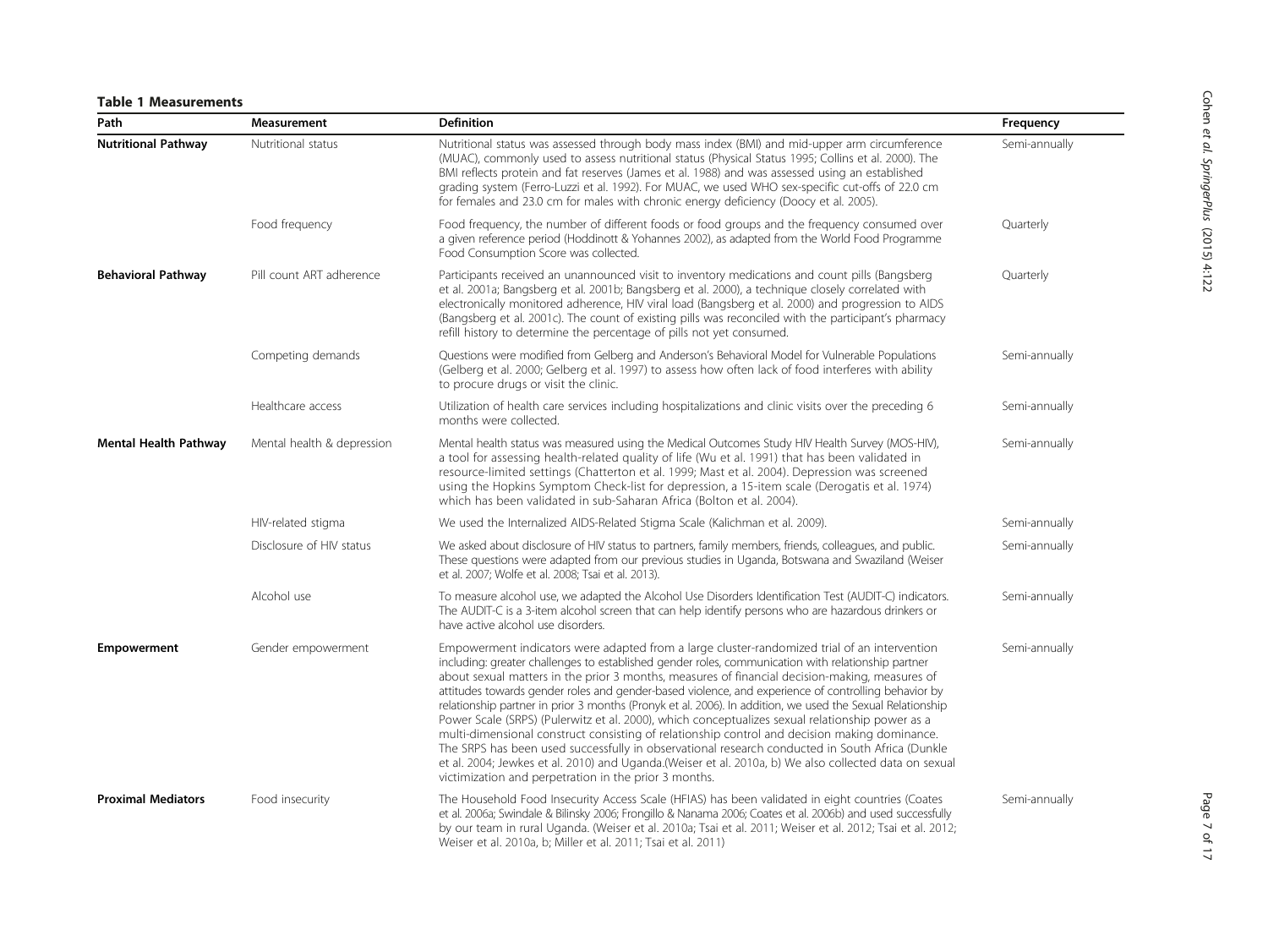# Table 1 Measurements (Continued)

|                           | Agricultural measures                          | Agricultural measures were adapted from outcome evaluations developed by Kickstart in Kenya and<br>supplemented by outcome indicators found in an earlier pilot study and a rural assessment. These<br>measures were designed to evaluate uptake and adoption, and to measure changes in agricultural<br>practices including crop diversity and agricultural practices and production. In addition, we evaluated<br>the effectiveness of the training, and specific topics within, so as to refine the training for the subsequent<br>larger cluster-randomized trial. | Quarterly               |
|---------------------------|------------------------------------------------|------------------------------------------------------------------------------------------------------------------------------------------------------------------------------------------------------------------------------------------------------------------------------------------------------------------------------------------------------------------------------------------------------------------------------------------------------------------------------------------------------------------------------------------------------------------------|-------------------------|
|                           | Household economic indicators                  | A modification of the World Bank Living Standards Measurement Study (LSMS) questionnaire (Grosh<br>& Glewwe 1998) was used to measure: a) expenditures (food, health, education and productive<br>investments); b) consumption (food and non-food); c) income (from agriculture and all sources); and d)<br>inter-household commodity and cash transfers.                                                                                                                                                                                                              | Quarterly               |
| <b>Behavioral Outcome</b> | Risky sexual behaviors                         | The primary transmission risk outcome was unprotected sex. Other outcomes included: number of<br>non-spousal/non-cohabiting sexual partners, sex-exchange (exchanging sex for money, food, or other<br>resources) Dupas & Robinson 2010); Robinson & Yeh 2011).                                                                                                                                                                                                                                                                                                        | Semi-annually           |
| <b>Health Outcomes</b>    | HIV-related mortality                          | Burial permits and information from family members were used to determine cause of death.                                                                                                                                                                                                                                                                                                                                                                                                                                                                              | As needed               |
|                           | Viral load suppression                         | Viral load testing was performed on venous blood on the COBAS TagMan HIV viral load platform (Roche<br>Molecular Diagnostics, Pleasanton, CA) with a lower limit of detection of <20 copies/mL.                                                                                                                                                                                                                                                                                                                                                                        | Semi-annually           |
|                           | CD4 Count                                      | We abstracted data for CD4 counts from participant's medical records. Absolute CD4 count testing<br>was performed on whole blood using the BD FACSCount (BD Bioscience, San Jose, CA).                                                                                                                                                                                                                                                                                                                                                                                 | Semi-annually           |
|                           | HIV morbidity                                  | HIV morbidity was measured through key outcomes from the medical record. We abstracted data<br>every 3 months for ART treatment interruptions and episodes of opportunistic infections. We also<br>gathered self-report data on opportunistic infections and symptoms during structured interviews.                                                                                                                                                                                                                                                                    | Quarterly/Semi-annually |
|                           | Physical health                                | Health status was measured using the MOS-HIV, a tool for assessing health-related quality of life (Wu et al.<br>1991) that has been validated in resource-limited settings (Chatterton et al. 1999; Mast et al. 2004).                                                                                                                                                                                                                                                                                                                                                 | Semi-annually           |
| Covariates                | Demographics                                   | Age, religion, education, marital/partnership status, number of children and household census.                                                                                                                                                                                                                                                                                                                                                                                                                                                                         | Baseline                |
|                           | Social support                                 | To measure social support, we adapted the Functional Social Support Scale (Antelman et al. 2001), a<br>modified version of the Duke University-University of North Carolina Functional Support Questionnaire<br>(Broadhead et al. 1988) consisting of questions related to perceived emotional and instrumental support.<br>Higher scores reflect higher levels of social support.                                                                                                                                                                                     | Semi-annually           |
|                           | ART history and Self-reported<br>ART adherence | Detailed ART history, ART self-reported adherence and barriers to ART adherence were collected. For<br>self-report adherence, we used the visual analog scale (Oyugi et al. 2004) and the three day recall.                                                                                                                                                                                                                                                                                                                                                            | Semi-annually           |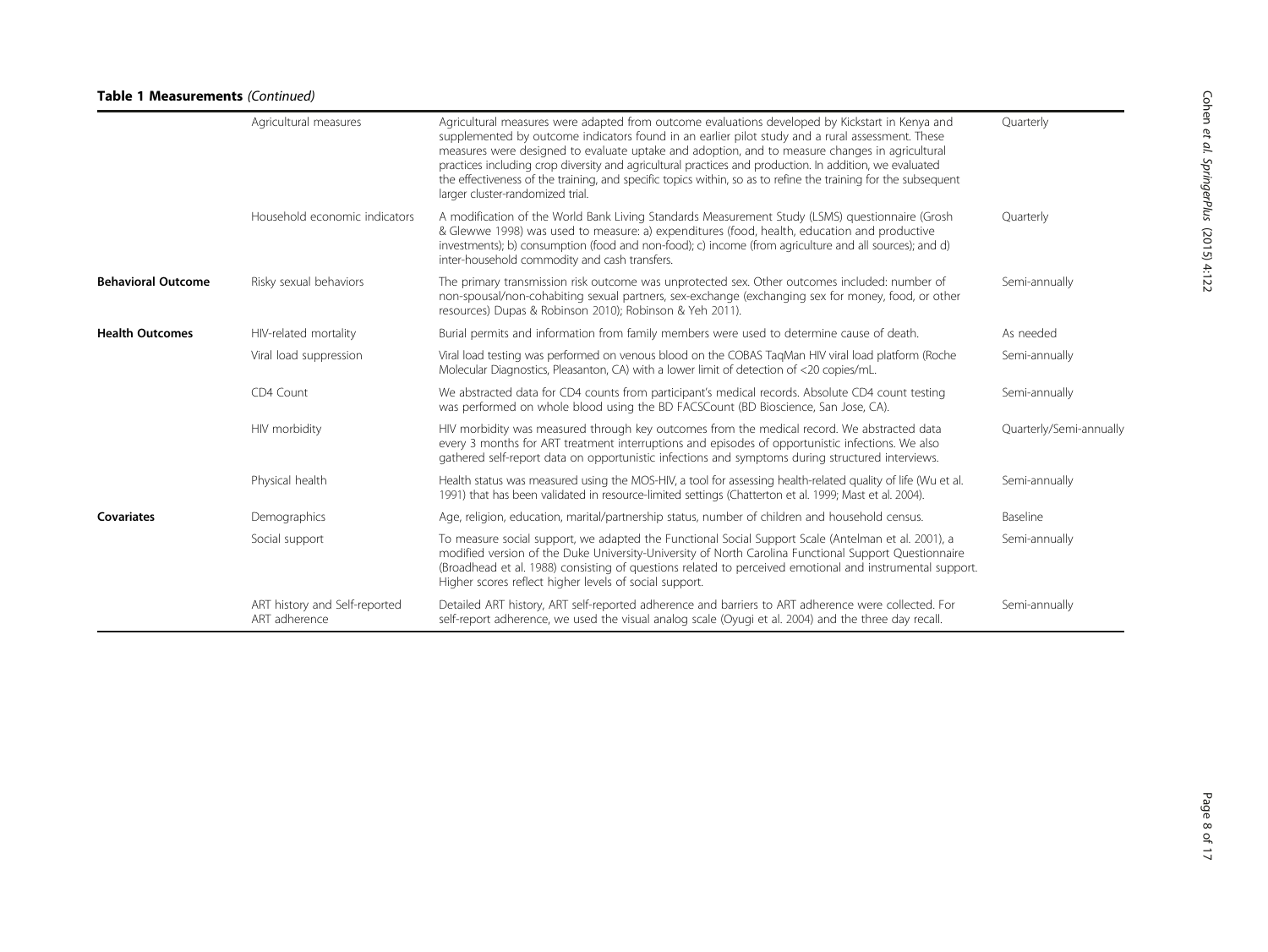(Table [1\)](#page-6-0). Forms were later entered into the tablet using ODK Collect. Research assistants entered subsequent data directly into the tablet. Data for anthropometry (MUAC and BMI), and viral load results were entered into ODK Collect forms (Table [1](#page-6-0)). Medical history and CD4 determinations were abstracted from patient records and entered into the tablet (Table [1\)](#page-6-0).

#### Monitoring

The study team conducted internal monitoring such as form completion and quality control of data entry monthly. Procedures to promote data quality including range and logical checks were built into the data entry program, and we ran a series of additional error checks on the databases following data entry. In addition, we used a rainfall gauge at the two study sites to record total precipitation by month.

# Process evaluation methods

In order to understand the implementation successes and challenges, we conducted a detailed process evaluation alongside the Shamba Maisha trial. We interviewed 40 intervention participants and 20 key informants at two time points (3–5 months after study start and study end) to understand successes and challenges with implementation (for a total of  $n = 120$  interviews). Interviews were conducted in English, Dhuluo or Kiswahili, and lasted between 45 minutes and 2 hours. We used a semi-structured interview guides to probe for feedback on recruitment and retention as well the key intervention components (the microcredit loan, the agricultural training, and the use of the hip pump), and elicit suggestions on how to improve each of these components. Interviews were transcribed verbatim and (as necessary) translated into English. Data were managed using Dedoose, (Dedoose Version 5.0.11 et al. [2014](#page-14-0)) a qualitative software that allows for real-time access to a secured database by a number of people in an analysis team. In line with previous qualitative process evaluations of complex interventions (Hargreaves et al. [2010\)](#page-14-0), we used an inductive-deductive approach. First interviews were coded for broad themes by four researchers, using a structured coding framework developed from topics covered in the interview guide. Next, a second stage of inductive coding allowed sub-themes to emerge. Process evaluation findings are used to suggest how these might help refine the intervention in a future trial.

# Statistical methods

For this baseline manuscript, we compared baseline characteristics between participants enrolled in the intervention and control sites using proportions for categorical variables and means or medians (as appropriate) for continuous variables. An assessment of the distribution (normally or skewed) of continuous variables was performed. Statistical tests for descriptive analyses included chi-square tests for categorical variables, and Wilcoxon rank-sum or t-tests and for continuous variables.

#### Analysis of outcome data

This pilot was not powered for formal significance testing of the intervention effect on primary health, behavioral and gender empowerment outcomes. Rather, analyses will focus on assessing the effects of the intervention on proximal mediating factors (Figure [2](#page-4-0)), and separately on primary outcomes. Analyses for mediating variables will generally treat scores as continuous measures. For example, food security will be measured using the Household Food Insecurity Access Scale (HFAIS) score at the 1-year visit; change in household economic indicators over the 1-year follow-up period will be measured by subtracting baseline from 1-year follow-up data for household expenditures, consumption and income (from agricultural and other sources). Initial comparisons will be based on group-specific descriptive summaries of observed outcomes and rank-based tests comparing outcomes between groups. We will also use regression methods to compare outcomes between groups and control for baseline characteristics. Analyses for primary health outcomes will proceed similarly, with appropriate choices of model for outcome type. For example, we will use pooled logistic regression for between-group comparisons of rates of viral load suppression, and mixed effects regression to compare changes in CD4 counts between groups. We will also make preliminary assessments of degree of mediation in models for primary outcomes via inclusion of mediating factors, with assessment of direct and indirect intervention effects of key mediating variables (Petersen et al. [2006\)](#page-15-0). Finally, we will also perform intent-to-treat and per-protocol analyses of the pilot data, with the per-protocol subset limited to participants that obtained and used the intervention consistently over the 12-months of follow-up. Although these analyses will likely be underpowered for formal testing purposes, the resulting estimates and confidence intervals will be important for planning for the subsequent RCT.

# Results

#### Screening and enrollment

Figure [3](#page-5-0) describes study screening and enrollment numbers, along with reasons for participant ineligibility. We screened 142 and 154 adults, respectively at the intervention and control sites. We enrolled 72 and 68 participants at the intervention and control sites, respectively; four participants withdrew from the study,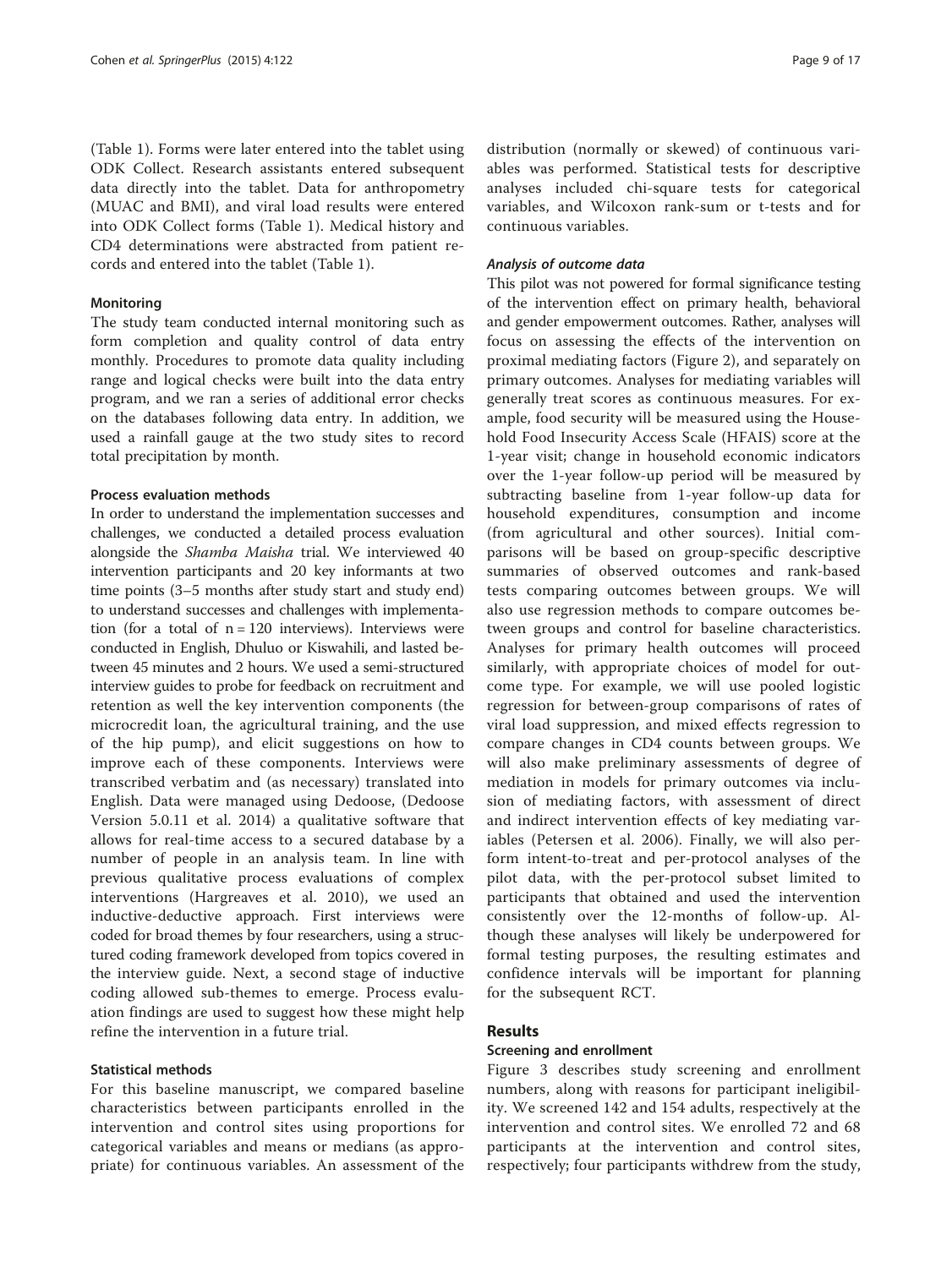four from the intervention site and zero from the control site. One participant in the intervention arm failed to save the down payment necessary to receive the loan and was subsequently withdrawn from the study. The most common reasons for study ineligibility of screened participants included: did not have access to land or surface water, lived outside the study area, not on ART, and "other" reasons.

# Baseline characteristics of participants

At baseline (Table [2\)](#page-10-0) participants at the intervention and control sites, respectively were similar in age (37 vs. 38 years), gender (51% female in both), education (19% vs. 18% completed secondary school) and marital status (75% vs. 79% married). Mental health and gender empowerment measures were similar among participants enrolled at the intervention and control sites. Reported monthly household income was lower among participants enrolled at the intervention in comparison to the control site  $(\sim 104)$  vs.  $(\sim 273)$ , p = 0.008).

A similar proportion of participants at the intervention and control sites reported moderate and severe food insecurity based on the HFAIS, although a greater proportion of participants at the intervention site had a low BMI in comparison to participants at the control site (18% vs. 7%,  $p = 0.054$ ) (Table [2\)](#page-10-0). In regards to dietary intake, participants enrolled at the intervention site reported less frequency of vegetable, meat/poultry, dairy, cooking fat, and sweets than participants enrolled at the control site (Table [2\)](#page-10-0).

Twenty-one percent and 33%, respectively of intervention and control site participants had WHO stage 3 or 4 disease. While median CD4 count was similar between arms (intervention: 446 cells/mm<sup>3</sup> vs. control: 475 cells/ mm<sup>3</sup>,  $p = 0.33$ ), a greater proportion of participants enrolled at the intervention arm had a detectable HIV viral load than participants enrolled at the control arm (49% vs. 28%, respectively, p < 0.010); Self-reported ART adherence < 90% per visual analogue scale was rare in both arms of the trial (Table [2\)](#page-10-0).

### Implementation successes and challenges

A variety of implementation successes and challenges were documented during the qualitative process evaluation. Positive aspects of Shamba Maisha included high acceptability during recruitment, successes with agricultural and financial training, and labor savings from using the pump. Implementation challenges included considerable concern about repaying loans, agricultural and irrigation challenges related to weather patterns, and a challenging partnership with the microfinance institution.

#### Successes with Shamba Maisha implementation

1) Strong willingness to join. Nearly all participants interviewed expressed a strong interest in taking part in Shamba Maisha. Many had expectations that this intervention would improve their households and lives as expressed by one participant:

What motivated me more to join the project was the training that they were coming to train us, they gave us some very good training. So when I heard about the type of training, the targets they put for us and the amount of money we would get…that if we got it then life would change for the better. (Male participant, 3 months, 31 years old).

2) Excellent agricultural training. The agricultural portion of the training was a success and participants noted positive impacts even before they received the agricultural inputs, including increased and diversified crop production. The newly acquired farming skills were discussed with great pride by participants. The agricultural techniques resulted in larger harvests from smaller pieces of land – an outcome that many participants cherished:

Before Shamba Maisha we just used to farm very huge pieces of land and get very small harvests. From the training we realized that we are able to farm a small piece of land and get a bumper harvest. This was really an eye opener for us. (Female participant, 3 months, 42 years old).

Another woman explained crucial techniques around plowing, ridge planting, and nursery beds:

We were taught on how to farm in order to get something good; for you to realize a good harvest, you need to plough deeply, then break it into more fine particles. Then you make ridges that we were given to help us in making the seedbeds and nursery. You make the nursery then plant them then later transfer then to the main farm. (Female participant, 3 months, 45 years old).

Some participants even explained how neighbors were drawn to them as a result of the improved techniques:

Because of Shamba Maisha, I was able to embrace a modern way of farming that has attracted people from all over to come and learn from it. (Male participant, 12 months, 44 years old).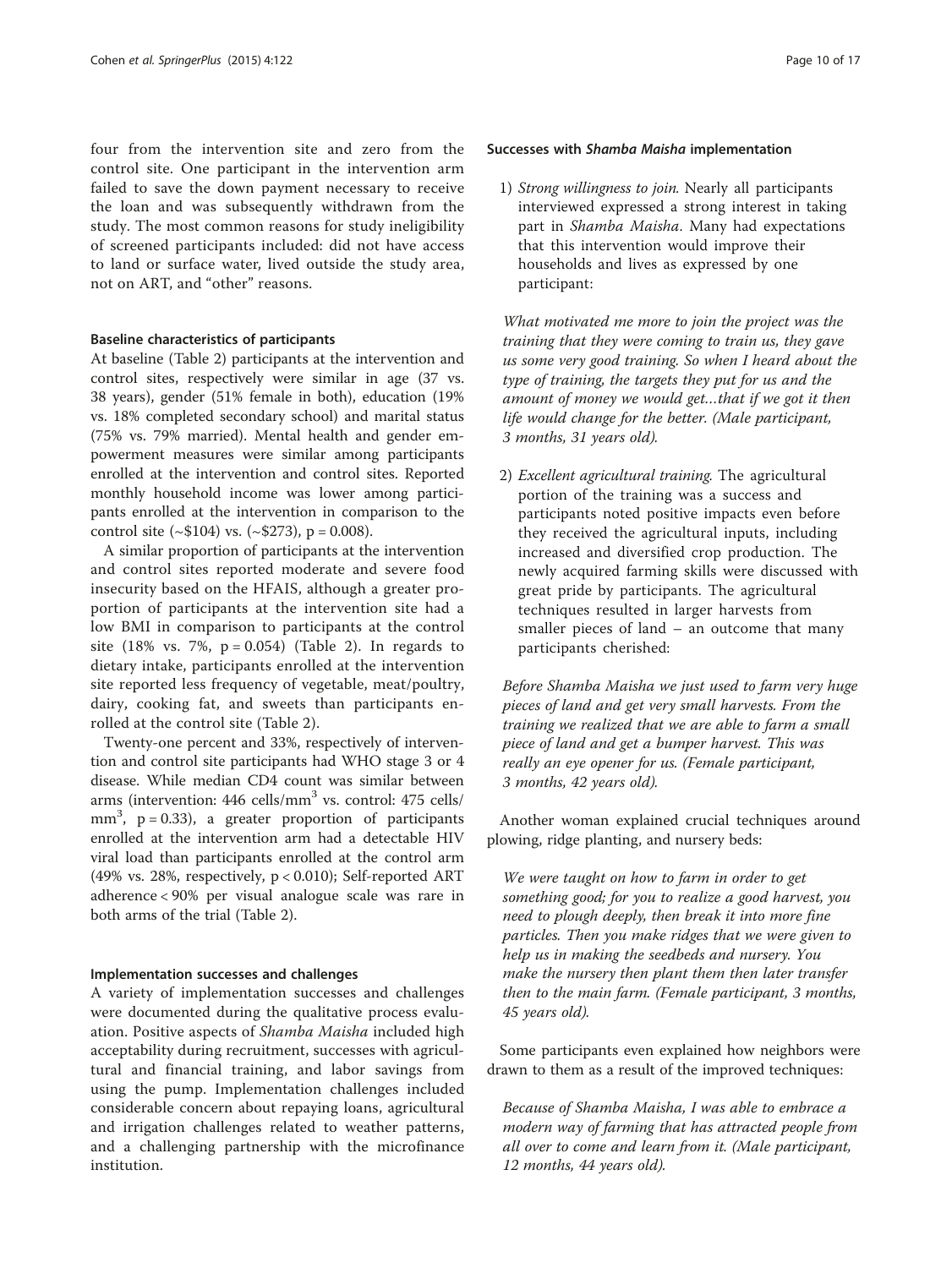<span id="page-10-0"></span>Table 2 Comparison of baseline sociodemographic, economic, sexual risk behavior, dietary intake, clinical, mental health, gender empowerment, clinical and laboratory findings of participants enrolled in Shamba Maisha at the intervention and control sites

| Control                                                                       | P-value   |
|-------------------------------------------------------------------------------|-----------|
| $N = 72$<br>$N = 68$                                                          |           |
| Sociodemographic variables<br>n(%)<br>n (%)                                   |           |
| 37 (0.80)<br>Mean age in years (SE)<br>38 (0.80)                              | 0.16      |
| Female gender<br>37(51)<br>35(51)                                             | 0.92      |
| Education ≥ secondary school<br>14 (19)<br>12(18)                             | 0.82      |
| Current married<br>54 (75)<br>54 (79)                                         | 0.25      |
| Mean number of people in household (SE)<br>6(0.2)<br>7(0.3)                   | 0.12      |
| Food security level                                                           |           |
| Moderately food insecure<br>14 (20)<br>14(21)                                 | 0.86      |
| Severely food insecure<br>57 (80)<br>53 (78)                                  | 0.86      |
| Body Mass Index (BMI) <18.5<br>5(7)<br>13 (18)                                | 0.054     |
| <b>Economic indicators</b>                                                    |           |
| Mean (SE) Monthly Household Income (USD*)<br>104(21.3)<br>273 (53.1)          | 0.008     |
| Land ownership (Self or Jointly)<br>60 (83)<br>49 (73)                        | 0.14      |
| Sexual risk behavior                                                          |           |
| Any unprotected sex<br>13(18)<br>12(18)                                       | 0.95      |
| Sex exchange (ever)<br>15(21)<br>28 (41)                                      | 0.009     |
| 2(3)<br>Sex exchange (last 3 months)<br>6(9)                                  | 0.12      |
| >1 Sexual partners in the past 3 months<br>9(13)<br>9(13)                     | 0.92      |
| Dietary intake (frequency of consumption - times/week)                        |           |
| Grains mean (SE)<br>19.0(0.8)<br>20.8(0.8)                                    | 0.1320    |
| Vege's mean (SE)<br>20.3(0.9)<br>25.9(0.7)                                    | < 0.0001  |
| Fruit mean (SE)<br>9.0(0.6)<br>10.6(0.9)                                      | 0.1352    |
| 5.3(0.3)<br>Meat, Poultry mean (SE)<br>3.4(0.3)                               | < 0.00001 |
| Eggs mean (SE)<br>0.9(0.1)<br>1.3(0.2)                                        | 0.117     |
| Dairy mean (SE)<br>1.9(0.3)<br>4.5(0.5)                                       | < 0.0001  |
| Cooking fat mean (SE)<br>5.0(0.3)<br>6.8(0.1)                                 | < 0.00001 |
| Sweets mean (SE)<br>7.1(0.7)<br>11.9(0.7)                                     | < 0.00001 |
| <b>Mental health</b>                                                          |           |
| Depression score ≥1.75 (clinical depression)<br>1(1)<br>4(6)                  | 0.2       |
| Mental health summary score (SE)<br>57.1 (3.4)<br>42.8 (5.6)                  | 0.15      |
| Mean internalized AIDS related stigma scale (SE)<br>14.1(0.2)<br>13.7(0.2)    | 0.19      |
| Disclosed to husband/wife/partner<br>65 (97)<br>63 (95)                       | 0.68      |
| Mean Social Support Score (SE)<br>53.4 (10.8)<br>35.8 (8.3)                   | 0.2       |
| Problem drinking based on audit C<br>1(1)<br>2(3)                             | 0.53      |
| Gender empowerment                                                            |           |
| Mean sexual relationship power scale (women only) (SE)<br>54 (10)<br>47(8)    | 0.59      |
| Mean decision making dominance scale (SE)<br>46(5)<br>42(4)                   | 0.46      |
| Clinical, Laboratory and antiretroviral (ART) adherence                       |           |
| WHO clinical stage 3 or 4<br>15(21)<br>22 (33)                                | 0.12      |
| Median CD4 (IQR) cells/mm <sup>3</sup><br>446 (330-629)<br>475 (356-679)      | 0.33      |
| Baseline CD4 $\leq$ 350 cells/mm <sup>3</sup><br>20(29)<br>16(24)             | 0.467     |
| Viral load above the limit of detection (≥20 copies/mL)<br>34 (49)<br>19 (28) | 0.010     |
| Physical health summary score (SE)<br>54.3 (3.6)<br>45.5 (4.0)                | 0.03      |
| Hospitalized in the last three months<br>3(4)<br>5(7)                         | 0.4       |
| Reported ART adherence per Visual Analogue Scale < 90%<br>0(0)<br>6(9)        | 0.01      |

\*Converted Kenyan shillings (Ksh) to US dollar (85 Ksh/\$).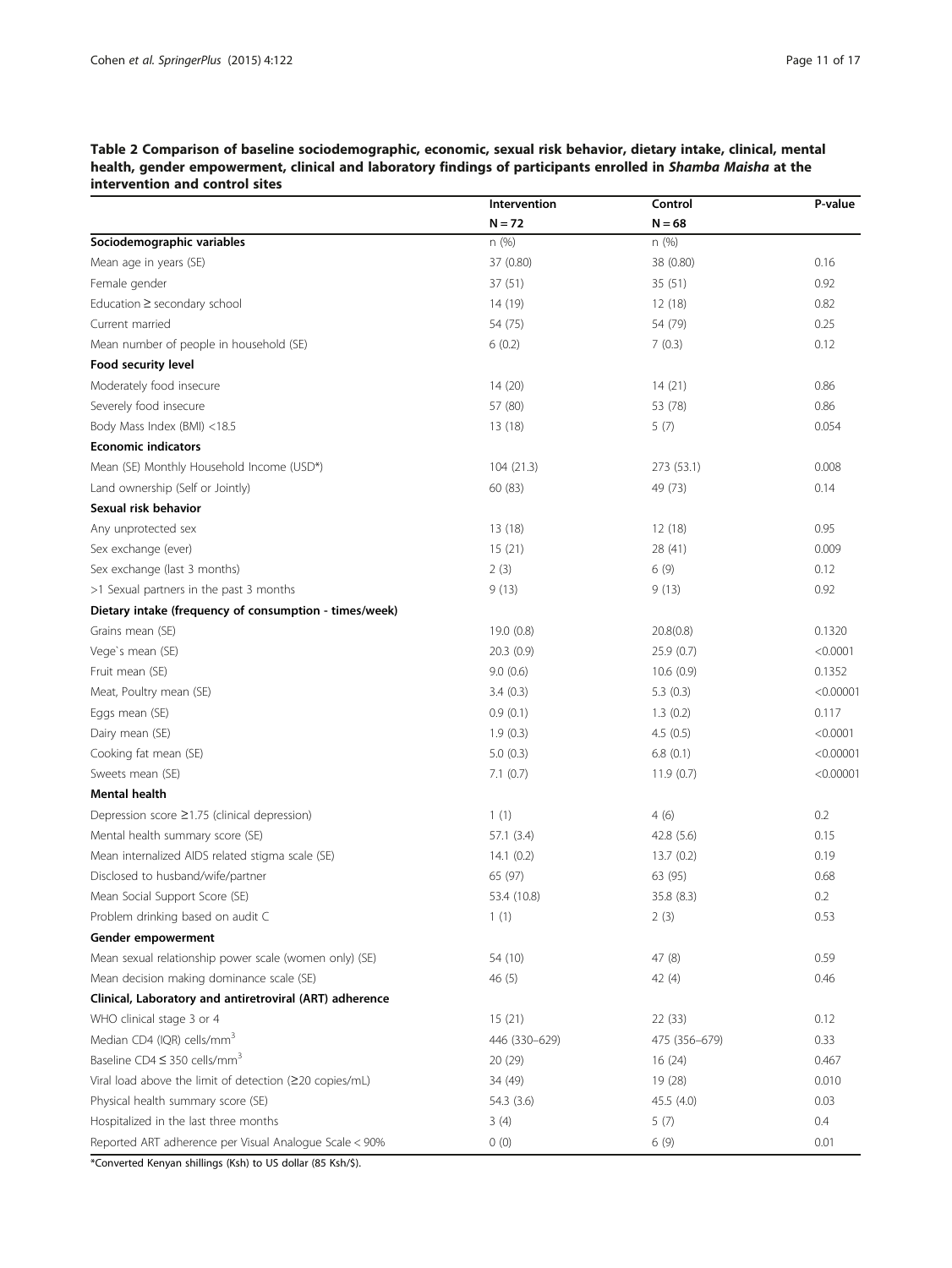3) Bolstering financial skills. Some participants spoke of the utility of financial trainings, in particular the lessons around savings and record keeping:

On savings we learnt a lot from the leader on the microfinance team on how we can save in the bank, we also learnt on record keeping while farming and how we can build our lives relying on the trainings… That was very good. (Male participant, 3 months, 38 years old).

4) Ease of irrigation with water pumps. For a number of Shamba Maisha participants, the pump was easier to implement than previous irrigation strategies, such as bucket irrigation, leading to labor savings.

I use the pump with a well. It helps in irrigation, at the times when these things need water I can use it. And I find it to be easier as compared to how I could have done it in the past where I could have taken maybe a bucket and use it to pour water. (Male participant, 3 months, 33 years old).

Before I used to fetch water from the borehole then I used a calabash to pour water directly. But now once I get two people, I just take the machine and pump water straight from the water source and irrigate just by pressing. So I use less energy in irrigation unlike before. (Male participant, 12 months, 44 years old).

# Barriers to Shamba Maisha implementation

Despite these successes during implementation, participants noted a number of challenges, and had some recommendation for improving the intervention.

1) Fear of loan repayment. Some participants talked about the loan repayment as a potentially discouraging aspect of the intervention:

We were going to be given loan and we'd be expected to repay some money back. This discouraged people and it's still a factor that continue to discourage others…. here in Luo, they are scared of 'debt recoveries". (Male participant, 3 months, 43 years old).

2) Lack of choice in how to use loan. While many were satisfied with the commodities provided as part of Shamba Maisha, some suggested that to improve the intervention, Shamba Maisha should provide the loan but allow people to decide how best to use it. For example, one man spoke about preference for livestock over farming:

Farming, it is very difficult and requires you to take a lot of time, because people like us if you are doing it, it is something that you do full time. But we were thinking that if there was a different way other than farming, if one could choose what he could do then I think it could be better. … If I was told to choose then I would prefer to be given a cow, because that is something that I know and I have had some experience with. (Male participant, 3 months, 35 years old).

Another participant wished for crops that were less perishable so that they can be stored and sold when the market was better:

In my own view to help people more, if we could be introduced to a new type of farming or crop, that could uplift us because vegetables are little in terms of production and also are very perishable. So if you can introduce some new crops that even after harvesting can be stored until they fetch a good price in the market. You can keep them and later decide on the quantity to sell to repay the loan. (Female, 12 months, 40 years old).

3) Agricultural Challenges. While agricultural productivity was reported to have improved by the majority of participants, variability in weather patterns impacted crop production throughout the course of the study period and across the communities. There were periods of flooding and hail storms which adversely affected crop production. For example, one woman complained of weather-related crop damage, despite describing having been very well trained to farm in the program "All my crops have been destroyed by the hailstorm and I have no means of repaying the loan." (Female participant, 3 months, 38 years old) Rain gauges were used to monitor precipitation at the district hospitals in the intervention and control communities. Annual rainfall was reported to be higher than normal over the course of the one-year intervention with extended rainy seasons. As a result, the irrigation technology was not utilized as much as expected, decreasing some of the potential advantages.

Irrigation is good, though we haven't embraced it to an extent that it can fully benefit us because when we started it…the rain started. Our pumps are not being used because currently it's rainy season and you can't really sow vegetable seeds when there is too much rain. (Male participant, 12 months, 44 years old).

4) Pump Challenges. Although most participants reported that the pumps were easy to use, some male and female participants had difficulty operating the pumps on their own.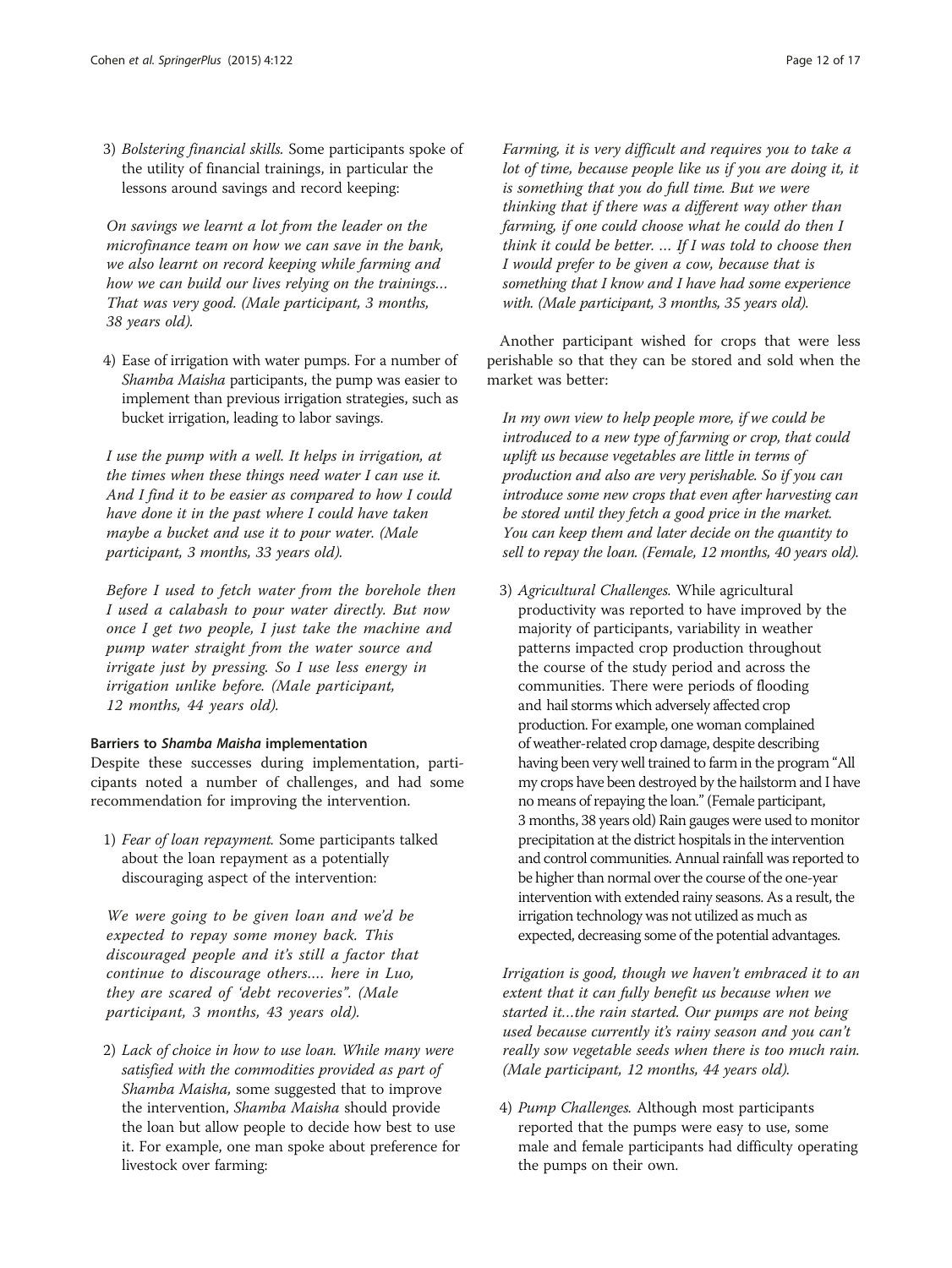As described by one participant:

It is impossible to operate it comfortably as an individual. It demands that it is operated by two or three people with one person pumping the water as one directs the pipe to the shamba [farm]. When I used it, my sons had to assist me. (Female participant, 3 months, 30 years old).

5) Challenges with Microfinance Institution. The local microfinance organization selected for the study had poor governance and was unable to fulfill the obligations of the study. Specifically, there were significant delays in dispersal of the loans and fiscal insolvency, leading to the closure of the local branch:

It [The microfinance organization] could be closed for even 3 months. You go there and find the offices are closed and sometimes your money is in there…so it leaves you with a lot of doubts…And that is the main reason why many people ended up having fears that their money would get lost here. (Male participant, 3 months, 28 years old).

Based on this finding, which emerged early in the process evaluation data collection, study leadership terminated the partnership with Adok Timo and transferred the loans to a local NGO which managed the loan collection for the remainder of the study period.

# Discussion

This pilot study was designed to determine the acceptability and feasibility of the intervention and control conditions, and to determine the preliminary impact of the intervention on mediating outcomes (food security, and household economic indicators). In the baseline evaluation of Shamba Maisha, we demonstrated that screening and enrollment into the intervention and control groups was rapid. Enrollment of the 140 participants took only four months, and the screening to enrollment ratio was similar between study arms. Thus, patients at the two study facilities were interested to screen and enroll in the study, i.e. enrollment into the control conditions did not appear to mitigate interest in study participation. This finding has important implications in regards to feasibility for advancing the intervention into a phase 3 cluster randomized controlled trial.

We found that the participants in the intervention and control groups were relatively similar demographically. However, participants at the control site reported a higher household income and dietary intake of vegetables and various protein sources. Importantly, participants in the control group were more likely to have an HIV-1 viral load below the limit of detection than participants enrolled in the intervention group. Self-reported ART non-adherence was uncommon in both groups. The lower proportion of non-detectable plasma viral loads in the intervention group may be related to the fact that the intervention group was economically worse off at baseline, and other studies have shown that markers of lower socioeconomic status are associated with delayed entry into care and worse HIV outcomes. In prior clinical programs in sub-Saharan Africa, viral load suppression ranges from 18% - 41% in observational studies (Hassan et al. [2014](#page-14-0); Liegeois et al. [2012](#page-15-0); Anude et al. [2013](#page-13-0)). Thus, our findings are relatively consistent with these results. Of note, this pilot study was not powered or designed to detect differences in viral load suppression by study arm. Rather the future trial will address variability and heterogeneity by randomizing approximately eight matched pair cluster (16 sites). We plan to match sites on a variety of criteria including sociodemographic factors, average rainfall, soil type, access to predominant source of surface water for irrigation (lake, vs. river, vs. shallow wells) and facility type (dispensary, vs. health center, vs. hospital).

Process evaluations garner in-depth knowledge around implementing complex interventions, which aids both interpretation of trial findings and informs potential replication (Oakley et al. [2006](#page-15-0)). Our process evaluation suggested robust acceptability of the Shamba Maisha intervention and trial, which aligns with the nearly 100% follow-up rate for both intervention and control participants at trial close. We also found that agricultural and financial training has strong advantages on their own, and that training should be integral to successful microfinance organizations. As anticipated, our qualitative data suggest that the microirrigation intervention can be laborsaving.

We also had significant challenges, most notably with regard to the microfinance component of the intervention. The partnering microfinance institution was unreliable, insolvent, and had a local branch closure during the trial. This is perhaps not surprising, given that past attempts to offer microfinance alongside HIV-related activities have experienced major challenges (Epstein [2006](#page-14-0); Gregson et al. [2007](#page-14-0)). Researchers from the IMAGE intervention concluded that a strong microfinance partnership is indeed a pre-requisite to sustainably scaling this type of multisectoral intervention (Hargreaves et al. [2011\)](#page-14-0). Thus, the replication of this trial in a larger setting should entail partnering with a microfinance institution that is financially stable and whose business model can accommodate Shamba Maisha. Participant concerns around loan repayment are an important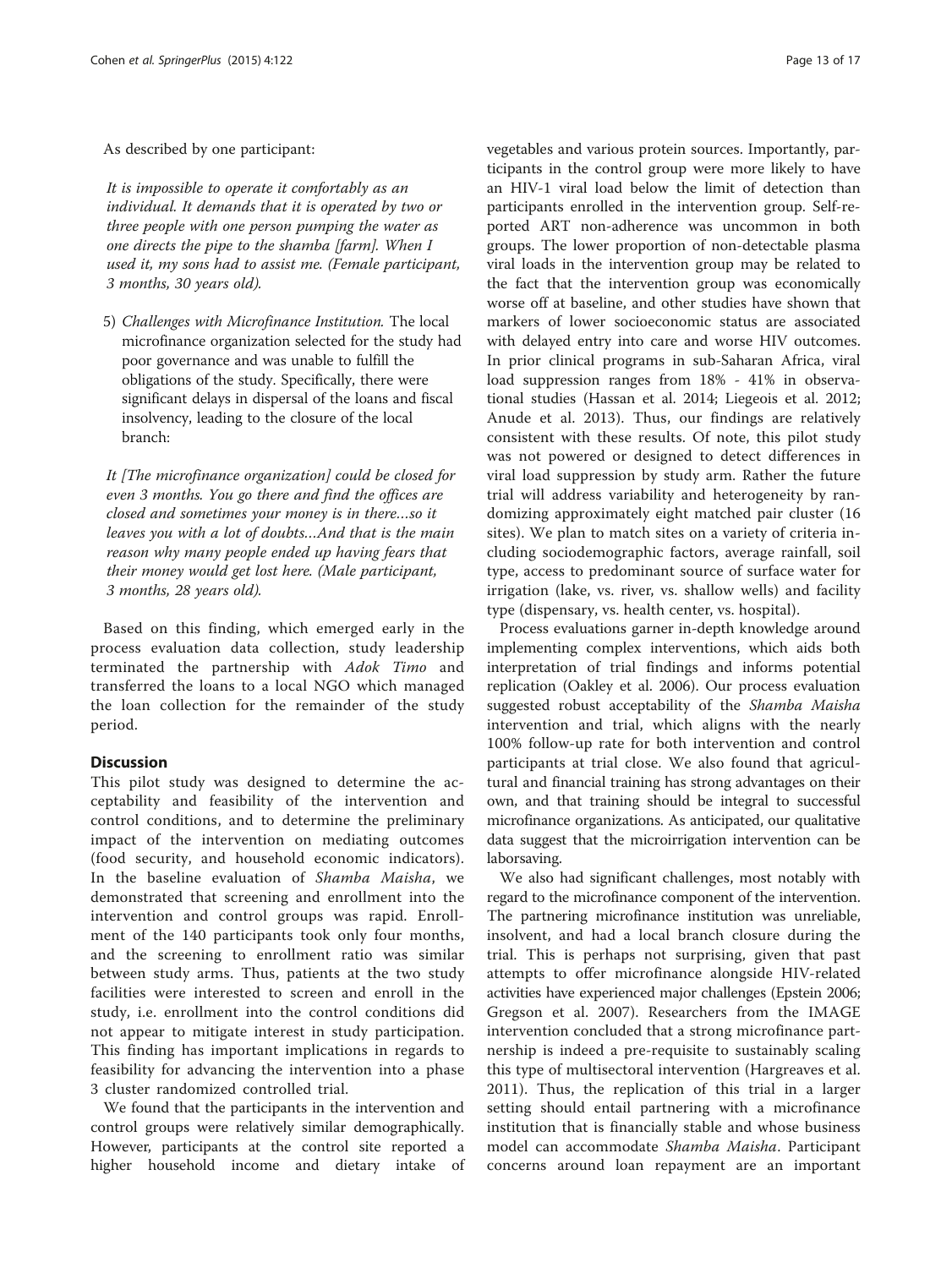<span id="page-13-0"></span>ethical consideration; particularly in light of recent findings that microfinance may fail to provide enough income for financially disadvantaged households (Stewart et al. [2010](#page-16-0); Barnes et al. 2001; Kaboski & Townsend [2008](#page-15-0)). As a result, we plan to consult local and global experts in microfinance in order to ensure that this component meets the needs of the study, and is designed with the potential for scale-up and sustainability is similar settings in East Africa.

These findings should be considered in light of design limitations. The pilot cluster-randomized design included two sites, and thus will need to be replicated in a larger cluster randomized trial. Second, qualitative process evaluations may suffer from respondent bias, particularly if participants held the impression that researchers were part of the intervention delivery team. We attempted to address this shortcoming by hiring separate in-depth interviewers that were not part of the primary study team. Lastly, the challenges with our microfinance organization made it difficult to assess the full potential of that component of the intervention.

We expect the pilot study will provide critical new evidence regarding the implementation of a multisectoral agricultural intervention aimed to improve food insecurity, household economic indicators and health among HIV-infected persons in rural Kenya. Following evaluation of the quantitative and qualitative results from this study, we plan to scale up this pilot to a cluster randomized trial to definitively assess the effectiveness of this intervention on the health of PLHIV using ART.

#### Abbreviations

ART: Antiretroviral therapy; ARV: Antiretrovirals; AUDIT-C: Alcohol Use Disorders Identification Test; BMI: Body mass index; FACES: Family AIDS Care & Education Services; HFAIS: Household Food Insecurity Access Scale; KEMRI: Kenyan Medical Research Institute; IPM: Integrated pest and disease management; MOS-HIV: Medical Outcomes Study HIV Health Survey; MUAC: Mid upper arm circumference measurements; NGO: Non-governmental organization; ODK: Open Data Kit; PLHIV: People living with HIV/AIDS; RCT: Randomized controlled trial; SRPS: Sexual Relationship Power Scale; UCSF: University of California, San Francisco.

#### Competing interest

The authors declare that they have no competing interests.

#### Authors' contributions

Conceived and designed the experiments: CRC, SDW, EAB. Performed the experiments: EW, RLS. Analyzed the data: FW, SS, CRC, SDW, RLS, AMH, RR, KS, SLD. Wrote the paper: CRC, SW, RLS, EW, AH. Contributed to the writing of the manuscript: CRC, SDW, RLS, EW, EAB, LMB. All authors read and approved the final manuscript.

#### Acknowledgements

We thank the Kenyan men and women who are participating in the study. We acknowledge the important logistical support of the KEMRI-UCSF Collaborative Group and especially FACES. We gratefully acknowledge the Director of KEMRI, the Director of KEMRI's Centre for Microbiology Research, and the Nyanza Provincial Ministries of Health for their support in conducting this research. We also thank Beatrice Otieno, Nolline Akuku, Clare Aloo, Jackline Atieno, Perez Kitoto, Mark Matinde, Nicholas Otieno, Pamela Omondi, and Amos Onyang for their important contributions to this research.

#### Funding

The research described was supported by the National Institutes of Mental Health. The study was funded under grant 1R34MH094215. The funders had no role in data collection and analysis.

#### Author details

<sup>1</sup>Department of Obstetrics, Gynecology & Reproductive Sciences, University of California San Francisco, 550 16th Street, San Francisco, CA 94158, USA. 2 Departments of Medicine, University of California San Francisco, San Francisco, CA, USA. <sup>3</sup>Departments of Epidemiology and Biostatistics University of California San Francisco, San Francisco, CA, USA. <sup>4</sup>Departments of Social and Behavioral Sciences, University of California San Francisco, San Francisco, CA, USA. <sup>5</sup>Center of Expertise in Women's Health & Empowerment, University of California Global Health Institute, San Francisco, CA, USA. 6 Centre for Microbiology Research, Kenya Medical Research Institute, Nairobi, Kenya. <sup>7</sup>Centre for Clinical Research, Kenya Medical Research Institute Nairobi, Kenya. <sup>8</sup>Department of Environmental and Global Health, University of Florida, Gainesville, FL, USA. <sup>9</sup>Department of Soil Science and Soil Microbial Biology, University of California Davis, Davis, CA, USA. <sup>10</sup>Wits Reproductive Health and HIV Institute, University of the Witwatersrand, Johannesburg, South Africa. <sup>11</sup>Boston Children's Hospital and Harvard Medical School, Boston, MA, USA.

#### Received: 3 September 2014 Accepted: 13 February 2015 Published online: 12 March 2015

#### References

- About KickStart [\[http://www.kickstart.org/about-us/\]](http://www.kickstart.org/about-us/)
- Agricultural initiatives for health in Haiti, Rwanda, and Lesotho
- Anema A, Weiser SD, Fernandes KA, Brandson EK, Montaner JS, Hogg RS (2011) High prevalence of food insecurity among HIV-infected individuals receiving HAART in a resource-rich setting. AIDS Care 23(2):221–230
- Antelman G, Smith Fawzi MC, Kaaya S, Mbwambo J, Msamanga GI, Hunter DJ, Fawzi WW (2001) Predictors of HIV-1 serostatus disclosure: a prospective study among HIV-infected pregnant women in Dar es Salaam. Tanzania AIDS 15(14):1865–1874
- Anude CJ, Eze E, Onyegbutulem HC, Charurat M, Etiebet MA, Ajayi S, Dakum P, Akinwande O, Beyrer C, Abimiku A, Blattner W (2013) Immunovirologic outcomes and immuno-virologic discordance among adults alive and on anti-retroviral therapy at 12 months in Nigeria. BMC Infect Dis 13:113
- Ashburn K, Kerrigan D, Sweat M (2008) Micro-credit, women's groups, control of own money: HIV-Related negotiation among partnered Dominican women. AIDS behav 12(3):396–403
- Babameto G, Kotler DP (1997) Malnutrition in HIV infection. Gastroenterol Clin North Am 26(2):393–415
- Bangsberg DR, Hecht FM, Charlebois ED, Zolopa AR, Holodniy M, Sheiner L, Bamberger JD, Chesney MA, Moss A (2000) Adherence to protease inhibitors, HIV-1 viral load, and development of drug resistance in an indigent population. AIDS 14(4):357–366
- Bangsberg DR, Hecht FM, Charlebois ED, Chesney MA, Moss A (2001a) Comparing objective measures of adherence to HIV antiretroviral therapy: Electronic medication monitors and unannounced pill counts. AIDS Behav 5:275–281
- Bangsberg DR, Hecht FM, Clague H, Charlebois ED, Ciccarone D, Chesney M, Moss A (2001b) Provider assessment of adherence to HIV antiretroviral therapy. J Acquir Immune Defic Syndr 26(5):435–442
- Bangsberg DR, Perry S, Charlebois ED, Clark RA, Roberston M, Zolopa AR, Moss A (2001c) Non-adherence to highly active antiretroviral therapy predicts progression to AIDS. AIDS 15(9):1181–1183
- Bardsley-Elliot A, Plosker GL (2000) Nelfinavir: an update on its use in HIV infection. Drugs 59(3):581–620
- Barnes C, Keogh E, Nemarundwe N (2001) Microfinance program clients and impact: An assessment of Zambuko Trust, Zimbabwe. AIMS, Washington, DC
- Blumberg SJ, Dickey WC (2003) Prevalence of HIV risk behaviors, risk perceptions, and testing among US adults with mental disorders. J Acquir Immune Defic Syndr 32(1):77–79
- Bolton P, Wilk CM, Ndogoni L (2004) Assessment of depression prevalence in rural Uganda using symptom and function criteria. Soc Psychiatry Psychiatr Epidemiol 39(6):442–447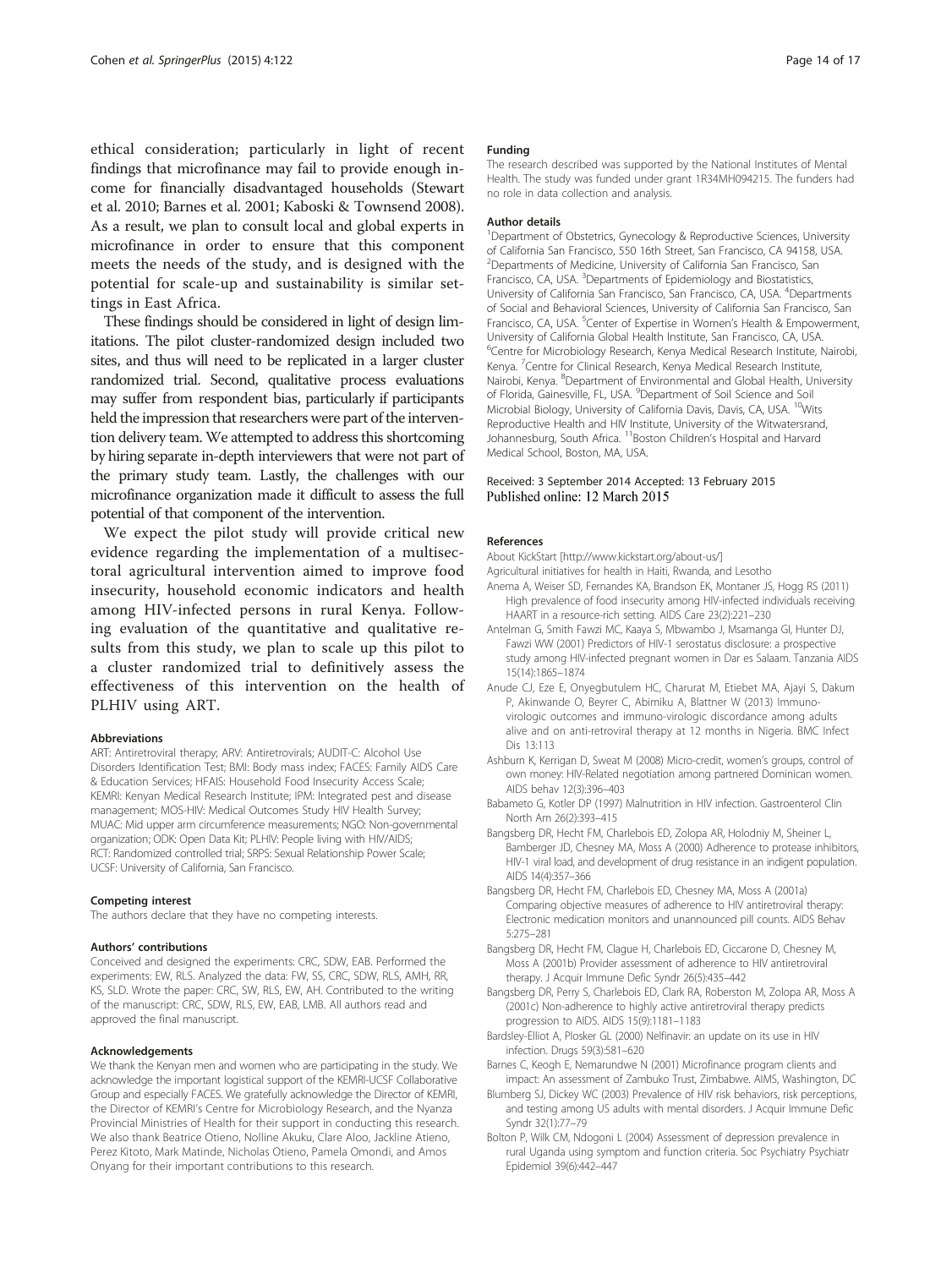- <span id="page-14-0"></span>Brandsma T (2003) Waterworks: Kenyan Farmers Are Getting A Big Boost From A Simple Piece Of Equipment. In: Newsweek. [[http://www.newsweek.com/](http://www.newsweek.com/waterworks-137625) [waterworks-137625\]](http://www.newsweek.com/waterworks-137625)
- Broadhead WE, Gehlbach SH, de Gruy FV, Kaplan BH (1988) The Duke-UNC Functional Social Support Questionnaire Measurement of social support in family medicine patients. Med Care 26(7):709–723
- Byron E, Gillespie S, Nangami M (2008) Integrating nutrition security with treatment of people living with HIV: lessons from Kenya. Food Nutr Bull 29(2):87–97
- Campbell AA, de Pee S, Sun K, Kraemer K, Thorne-Lyman A, Moench-Pfanner R, Sari M, Akhter N, Bloem MW, Semba RD (2009) Relationship of household food insecurity to neonatal, infant, and under-five child mortality among families in rural Indonesia. Food Nutr Bull 30(2):112–119
- Cantrell RA, Sinkala M, Megazinni K, Lawson-Marriott S, Washington S, Chi BH, Tambatamba-Chapula B, Levy J, Stringer EM, Mulenga L, Stringer JSA (2008) A pilot study of food supplementation to improve adherence to antiretroviral therapy among food-insecure adults in Lusaka Zambia. J Acquir Immune Defic Syndr 49(2):190–195
- Chatterton ML, Scott-Lennox J,

Wu AW, Scott J (1999) Quality of life and treatment satisfaction after the addition of lamivudine or lamivudine plus loviride to zidovudine-containing regimens in treatment-experienced patients with HIV infection. Pharmacoeconomics 15(Suppl 1):67–74

- Coates J, Swindale A, Bilinsky P (2006a) Household Food Insecurity Access Scale (HFIAS) for Measurement of Food Access: Indicator Guide. Food and Nutrition Technical Assistance. Academy for Educational Development, Washington, D.C, pp 1–30
- Coates J, Frongillo EA, Rogers BL, Webb P, Wilde PE, Houser R (2006b) Commonalities in the experience of household food insecurity across cultures: what are measures missing? J Nutr 136(5):1438S–1448S
- Collins C, Duffield A, Myatt M (2000) Adults Assessment of Nutritional Status in Emergency-Affected Populations In. United Nations, Administrative Committee on Coordination, Sub-committee on Nutrition, Geneva, Switzerland, pp 1–28
- Dedoose Version 5.0.11, web application for managing, analyzing, and presenting qualitative and mixed method research data (2014). Los Angeles, CA: SocioCultural Research Consultants LLC.
- Derogatis LR, Lipman RS, Rickels K, Uhlenhuth EH, Covi L (1974) The Hopkins Symptom Checklist (HSCL) A measure of primary symptom dimensions. Mod Probl Pharmacopsychiatry 7:79–110
- Diagne A (1998) Impact of Access to Credit on Income and Food Security in Malawi. CND Discussion Paper No 46. International Food Policy Research Institute, Washington, D.C
- Doocy S, Teferra S, Norell D, Burnham G (2005) Credit program outcomes: coping capacity and nutritional status in the food insecure context of Ethiopia. Soc Sci Med 60(10):2371–2382
- Dunkle KL, Jewkes RK, Brown HC, Gray GE, McIntryre JA, Harlow SD (2004) Gender-based violence, relationship power, and risk of HIV infection in women attending antenatal clinics in South Africa. Lancet 363(9419):1415–1421
- Dupas P, Robinson J (2010) Coping with political instability: micro evidence from Kenya's 2007 election crisis. Am Econ Rev 100(2):120–124
- Dworkin SL, Blankenship K (2009) Microfinance and HIV/AIDS prevention: assessing its promise and limitations. AIDS Behav 13(3):462–469
- Epstein H (2006) The underground economy of AIDS. Virginia Quart Rev 82(1):53–63
- Evans DL, Ten Have TR, Douglas SD, Gettes DR, Morrison M, Chiappini MS, Brinker-Spence P, Job C, Mercer DE, Wang YL, Cruess D, Dube B, Dalen EA, Brown T, Bauer R, Petitto JM (2002) Association of depression with viral load, CD8 T lymphocytes, and natural killer cells in women with HIV infection. Am J Psychiatry 159(10):1752–1759
- Food and Agriculture Organization (2010a) The State of Food Insecurity in the World—Addressing Food Insecurity in Protracted Crises. Food and Agriculture Organization of the United Nations, Rome
- Ferro-Luzzi A, Sette S, Franklin M, James WP (1992) A simplified approach of assessing adult chronic energy deficiency. Eur J Clin Nutr 46(3):173–186
- Fields-Gardner C, Fergusson P (2004) Position of the American Dietetic Association and Dietitians of Canada: nutrition intervention in the care of persons with human immunodeficiency virus infection. J Am Diet Assoc 104(9):1425–1441
- Food and Agriculture Organization (2010b) The State of Food Insecurity in the World—Addressing Food Insecurity in Protracted Crises. Food and Agriculture Organization of the United Nations, Rome
- Food and Nutrition Technical Assistance. HIV/AIDS: A Guide For Nutritional Care and Support [\[http://www.fantaproject.org/publications/HIVguide.shtml\]](http://www.fantaproject.org/publications/HIVguide.shtml)
- Frongillo EA, Nanama S (2006) Development and validation of an experience-based measure of household food insecurity within and across seasons in northern Burkina Faso. J Nutr 136(5):1409S–1419S
- Gelberg L, Gallagher TC, Andersen RM, Koegel P (1997) Competing priorities as a barrier to medical care among homeless adults in Los Angeles. Am J Public Health 87(2):217–220
- Gelberg L, Andersen RM, Leake BD (2000) The Behavioral Model for Vulnerable Populations: application to medical care use and outcomes for homeless people. Health Serv Res 34(6):1273–1302
- Global report (2013) UNAIDS report on the global AIDS epidemic. Joint United Nations Programme on HIV/AIDS, Geneva Switzerland
- Gomez B, Lister A, Wiese M (2004) Micro-credit: giving life through work to PLWHA. International AIDS Conference: 2004, Bangkok, Thailand
- Goudge J, Ngoma B (2011) Exploring antiretroviral treatment adherence in an urban setting in South Africa. J Public Health Policy 32(Suppl 1):S52–S64
- Government of Kenya (2008) District Development Plan: Migori. District Commissioner's Office, Government of Kenya, Migori, Kenya
- Gregson S, Adamson S, Papaya S, Mundondo J, Nyamukapa CA, Mason PR, Garnett GP, Chandiwana SK, Foster G, Anderson RM (2007) Impact and Process Evaluation of Integrated Community and Clinic-Based HIV-1 Control: A Cluster-Randomised Trial in Eastern Zimbabwe. PLoS Medicine 4(3):e102
- Grosh M, Glewwe P (1998) Data Watch: the World Bank's Living Standard Measurement Study household surveys. J Econ Perspect 12(1):187–196
- Gustavson L, Lam W, Bertz R, Hsu A, Rynkiewicz K, Ji Q, Ghosh S, Facey I, Bernstein B, Sun E (2000) Assessment of the bioequivalence and food effects for liquid and soft gelatin capsule co-formulations of ABT-378/ritonavir (ABT-378/r) in healthy subjects. 40th Interscience Conference on Antimicrobial Agents and Chemotherapy: 2000, Toronto, Canada
- Hargreaves J, Hatcher A, Strange V, Phetla G, Busza J, Kim J, Watts C, Morison L, Porter J, Pronyk P, Bonnell C (2010) Process evaluation of the Intervention with Microfinance for AIDS and Gender Equity (IMAGE) in rural South Africa. Health Educ Res 25(1):27–40
- Hargreaves J, Hatcher A, Busza J, Strange V, Phetla G, Kim J, Watts C, Porter JD, Pronyk P, Bonell C (2011) What happens after a trial? Replicating a cross-sectoral intervention addressing the social determinants of health: the case of the Intervention with Microfinance for AIDS and Gender Equity (IMAGE) in South Africa. In: Blas E, Sommerfeld J, Kurup AS (eds) Social determinants approaches to public health. World Health Organization, Geneva, pp 147–159
- Hassan AS, Nabwera HM, Mwaringa SM, Obonyo CA, Sanders EJ, de Wit Rinke TF, Cane PA, Berkley JA (2014) HIV-1 virologic failure and acquired drug resistance among first-line antiretroviral experienced adults at a rural HIV clinic in coastal Kenya: a cross-sectional study. AIDS Res Ther 11(1):9
- Hatcher AM, Tsai AC, Kumbakumba E, Dworkin SL, Hunt PW, Martin JN, Clark G, Bangsberg DR, Weiser SD (2012) Sexual relationship power and depression among HIV-infected women in Rural Uganda. PLoS One 7(12):e49821
- Hiarlaithe MO, Grede N, de Pee S, Bloem M (2014) Economic and Social Factors are Some of the Most Common Barriers Preventing Women from Accessing Maternal and Newborn Child Health (MNCH) and Prevention of Mother-to-Child Transmission (PMTCT) Services: A Literature Review. AIDS Behav 18 Suppl 5:S516–S530
- Hoddinott J, Yohannes Y (2002) Dietary diversity as a household food security indicator. Food and Nutrition Technical Assistance Project, Academy for Educational Development, Washington, D.C
- Ickovics JR, Hamburger ME, Vlahov D, Schoenbaum EE, Schuman P, Boland RJ, Moore J (2001) Mortality, CD4 cell count decline, and depressive symptoms among HIV-seropositive women: longitudinal analysis from the HIV Epidemiology Research Study. JAMA 285(11):1466–1474
- James WP, Ferro-Luzzi A, Waterlow JC (1988) Definition of chronic energy deficiency in adults Report of a working party of the International Dietary Energy Consultative Group. Eur J Clin Nutr 42(12):969–981
- Jewkes RK, Dunkle K, Nduna M, Shai N (2010) Intimate partner violence, relationship power inequity, and incidence of HIV infection in young women in South Africa: a cohort study. Lancet 376(9734):41–48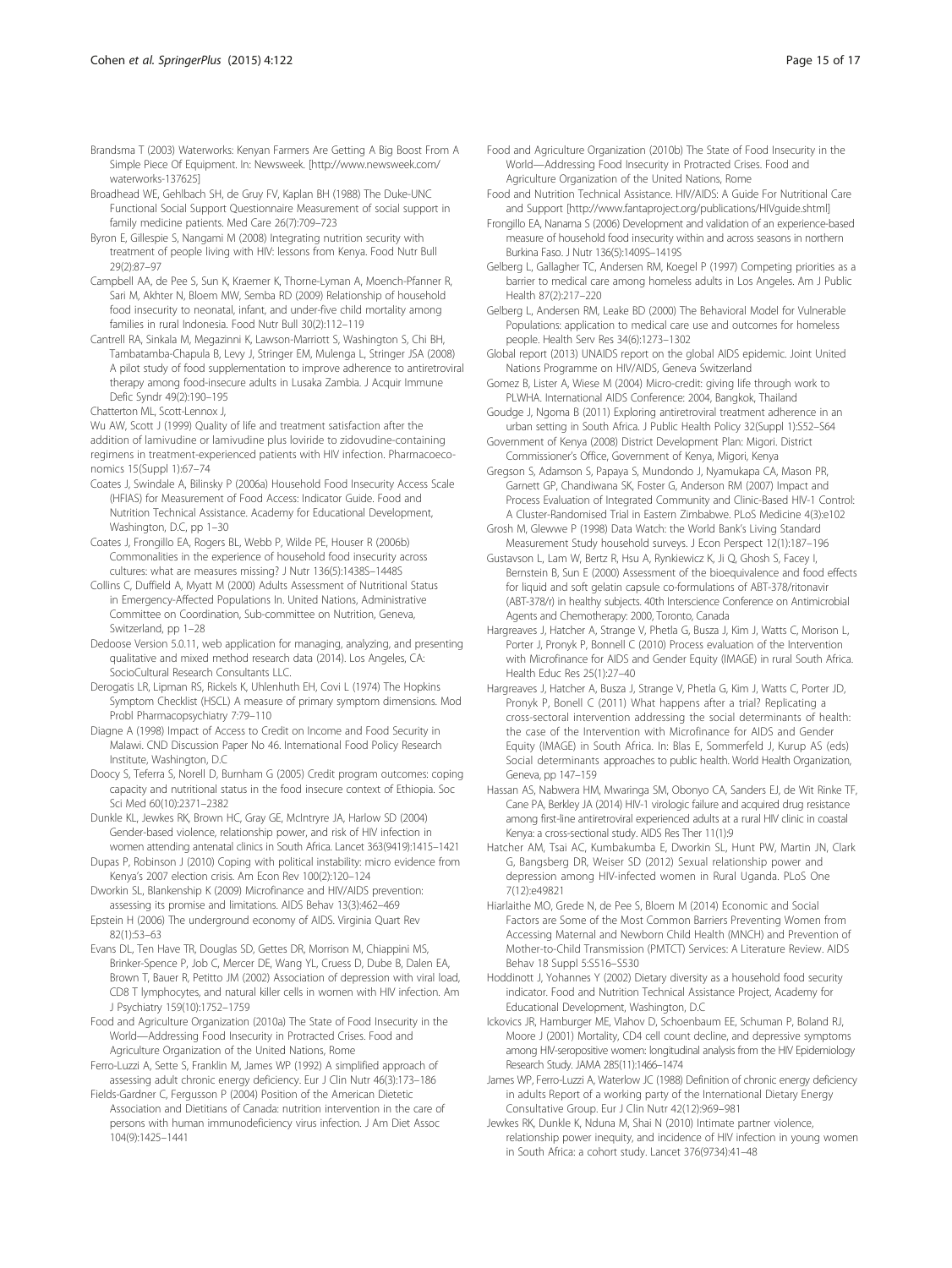<span id="page-15-0"></span>Johannessen A, Naman E, Ngowi BJ, Sandvik L, Matee MI, Aglen HE, Gundersen SG, Bruun JN (2008) Predictors of mortality in HIV-infected patients starting antiretroviral therapy in a rural hospital in Tanzania. BMC Infect Dis 8:52

- Kaboski JP, Townsend RM (2008) A structural evaluation of a large-scale quasi-experimental microfinance initiative. In: MIT Department of Economics Working Paper No. Mass Institute of Technology, Boston, pp 09–12
- Kalichman SC, Simbayi LC, Cloete A, Mthembu PP, Mkhonta RN, Ginindza T (2009) Measuring AIDS stigmas in people living with HIV/AIDS: the Internalized AIDS-Related Stigma Scale. AIDS Care 21(1):87–93
- Kalichman SC, Cherry C, Amaral C, White D, Kalichman MO, Pope H, Swetsze C, Jones M, Macy R (2010a) Health and treatment implications of food insufficiency among people living with HIV/AIDS, Atlanta. Georgia J Urban Health 87(4):631–641
- Kalichman SC, Cherry C, Amaral CM, Swetzes C, Eaton L, Macy R, Grebler T, Kalichman MO (2010b) Adherence to antiretroviral therapy and HIV transmission risks: implications for test-and-treat approaches to HIV prevention. AIDS Patient Care STDS 24(5):271–277
- Kenya National Bureau of Statistics and ICF Macro (2010) Kenya Demographic and Health Survey 2008–09. Kenya National Bureau of Statistics and ICF Macro, Calverton, Maryland
- Kihia JK, Kamau RN (1999) Super-Money Maker pressure pedal pump impact assessment in utilisation, job creation and income generation. In. ApproTEC, Inc., Nairobi
- Kim J, Pronyk P, Barnett T, Watts C (2008) Exploring the role of economic empowerment in HIV prevention. Aids 22:S57–S71
- Kotler DP, Tierney AR, Brenner SK, Couture S, Wang J, Pierson RN Jr (1990) Preservation of short-term energy balance in clinically stable patients with AIDS. Am J Clin Nutr 51(1):7–13
- Larson B, Fox M, Rosen S, Bii M, Sigei C, Shaffer D, Sawe F, Wasunna M, Simon J (2008) Early effects of antiretroviral therapy on work performance: preliminary results from a cohort study of Kenyan agricultural workers. AIDS 22(3):421
- Lee JS, Frongillo EA Jr (2001) Nutritional and health consequences are associated with food insecurity among U.S. elderly persons. J Nutr 131(5):1503–1509
- Lewis Kulzer J, Penner JA, Marima R, Oyaro P, Oyanga AO, Shade SB, Blat CC, Nyabiage L, Mwachari CW, Muttai HC, Bukusi EA, Cohen CR (2012) Family model of HIV care and treatment: a retrospective study in Kenya. J Int AIDS Soc 15(1):8
- Liegeois F, Vella C, Eymard-Duvernay S, Sica J, Makosso L, Mouinga-Ondeme A, Mongo AD, Boue V, Butel C, Peeters M, Gonzalez JP, Delaporte E, Rouet F (2012) Virological failure rates and HIV-1 drug resistance patterns in patients on first-line antiretroviral treatment in semirural and rural Gabon. J Int AIDS Soc 15(2):17985
- Macallan DC, Noble C, Baldwin C, Jebb SA, Prentice AM, Coward WA, Sawyer MB, McManus TJ, Griffin GE (1995) Energy expenditure and wasting in human immunodeficiency virus infection. N Engl J Med 333(2):83–88
- Mahlungulu S, Grobler LA, Visser ME, Volmink J (2007) Nutritional interventions for reducing morbidity and mortality in people with HIV. Cochrane Database Syst Rev 3, CD004536
- Mamlin J, Kimaiyo S, Lewis S, Tadayo H, Jerop FK, Gichunge C, Petersen T, Yih Y, Braitstein P, Einterz R (2009) Integrating nutrition support for food-insecure patients and their dependents into an HIV care and treatment program in Western Kenya. Am J Public Health 99(2):215–221
- Mast TC, Kigozi G, Wabwire-Mangen F, Black R, Sewankambo N, Serwadda D, Gray R, Wawer M, Wu AW (2004) Measuring quality of life among HIV-infected women using a culturally adapted questionnaire in Rakai district Uganda. AIDS Care 16(1):81–94
- Mbugua S, Andersen N, Tuitoek P, Yeudall F, Sellen D, Karanja N, Cole D, Njenga M, Prain G (2008) Assessment of food security and nutrition status among households affected by HIV/AIDS in Nakuru Municipality, Kenya. XVII International AIDS Conference, Mexico City
- McIntyre D, Thiede M, Dahlgren G, Whitehead M (2006) What are the economic consequences for households of illness and of paying for health care in low-and middle-income country contexts? Soc Sci Med 62(4):858–865
- McMahon JH, Wanke CA, Elliott JH, Skinner S, Tang AM (2011) Repeated assessments of food security predict CD4 change in the setting of antiretroviral therapy. J Acquir Immune Defic Syndr 58(1):60–63
- Miller CL, Bangsberg DR, Tuller DM, Senkungu J, Kawuma A, Frongillo EA, Weiser SD (2011) Food insecurity and sexual risk in an HIV endemic community in Uganda. AIDS Behav 15(7):1512–1519
- Nagata JM, Magerenge RO, Young SL, Oguta JO, Weiser SD, Cohen CR (2012) Social determinants, lived experiences, and consequences of household food insecurity among persons living with HIV/AIDS on the shore of Lake Victoria, Kenya. AIDS Care 24(6):728–736
- Njenga M, Karanja N, Gathuru K, Mbugua S, Fedha N, Ngoda B (2009) The role of women-led micro-farming activities in combating HIV/AIDS in Nakuru, Kenya. In: Hovorka A, de Zeeuw H, Njenga M (eds) Women feeding cities: mainstreaming gender in urban agriculture and food security. Practical Action Publishing, Warwickshire, Rugby, UK
- Normen L, Chan K, Braitstein P, Anema A, Bondy G, Montaner JS, Hogg RS (2005) Food insecurity and hunger are prevalent among HIV-positive individuals in British Columbia. Canada J Nutr 135(4):820–825
- Nutrition and HIV/AIDS (2001) Statement by the Administrative Committee on Coordination, Sub-Committee on Nutrition at its 28th Session. United Nations Administrative Committee on Coordination, Sub-Committee on Nutrition, Nairobi, Kenya
- Oakley A, Strange V, Bonell C, Allen E, Stephenson J (2006) Process evaluation in randomised controlled trials of complex interventions. British Medical Journal 332(7538):413–416
- Ochai R (2008) HIV, livelihoods, nutrition and health research. Global Ministerial Forum on Research for Health: 2008, Bamako, Mali
- Oyugi J, Byakika-Tusiime J, Charlebois E, Kityo C, Mugerwa R, Mugyenyi P, Bangsberg D (2004) Multiple validated measures of adherence indicate high levels of adherence to generic HIV antiretroviral therapy in a resource-limited setting. J Acquir Immune Defic Syndr 36(5):1100–1102
- Oyugi JH, Byakika-Tusiime J, Ragland K, Laeyendecker O, Mugerwa R, Kityo C, Mugyenyi P, Quinn TC, Bangsberg DR (2007) Treatment interruptions predict resistance in HIV-positive individuals purchasing fixed-dose combination antiretroviral therapy in Kampala. Uganda Aids 21(8):965–971
- Pandit JA, Sirotin N, Tittle R, Onjolo E, Bukusi EA, Cohen CR (2010) Shamba Maisha: a pilot study assessing impacts of a micro-irrigation intervention on the health and economic wellbeing of HIV patients. BMC Pub Health 10:245
- Parienti JJ, Massari V, Descamps D, Vabret A, Bouvet E, Larouze B, Verdon R (2004) Predictors of virologic failure and resistance in HIV-infected patients treated with nevirapine- or efavirenz-based antiretroviral therapy. Clin Infect Dis 38(9):1311–1316
- Parienti JJ, Das-Douglas M, Massari V, Guzman D, Deeks SG, Verdon R, Bangsberg DR (2008) Not all missed doses are the same: sustained NNRTI treatment interruptions predict HIV rebound at low-to-moderate adherence levels. PLoS ONE 3(7):e2783
- Petersen ML, Sinisi SE, van der Laan MJ (2006) Estimation of direct causal effects. Epidemiology 17(3):276–284
- Physical Status (1995) The Use and Interpretation of Anthropometry. Report of a WHO Expert Committee. WHO Technical Report Series 854. In. World Health Organization, Geneva, Switzerland
- Pronyk PM, Hargreaves JR, Kim JC, Morison LA, Phetla G, Watts C, Busza J, Porter JD (2006) Effect of a structural intervention for the prevention of intimate-partner violence and HIV in rural South Africa: a cluster randomised trial. Lancet 368(9551):1973–1983
- Pulerwitz J, Gortmaker SL, DeJong W (2000) Measuring sexual relationship power in HIV/STD research. Sex Roles 42(7–8):637–660
- Robinson J, Yeh E (2011) Transactional sex as a response to risk in western Kenya. Am Econ J Appl Econ 3:35–64
- Rose D, Oliveira V (1997) Nutrient intakes of individuals from food-insufficient households in the United States. Am J Public Health 87(12):1956–1961
- Russell S (2004) The economic burden of illness for households in developing countries: a review of studies focusing on malaria, tuberculosis, and human immunodeficiency virus/acquired immunodeficiency syndrome. Am J Trop Med Hygiene 71(2 Suppl):147–155
- Schuler SR, Hashemi SM (1994) Credit Programs, Womens Empowerment, And Contraceptive Use In Rural Bangladesh. Stud Family Plan 25(2):65–76
- Siedner MJ, Tsai AC, Dworkin S, Mukiibi NF, Emenyonu NI, Hunt PW, Haberer JE, Martin JN, Bangsberg DR, Weiser SD (2012) Sexual relationship power and malnutrition among HIV-positive women in rural Uganda. AIDS Behav 16(6):1542–1548
- Stack JA, Bell SJ, Burke PA, Forse RA (1996) High-energy, high-protein, oral, liquid, nutrition supplementation in patients with HIV infection: effect on weight status in relation to incidence of secondary infection. J Am Diet Assoc 96(4):337–341